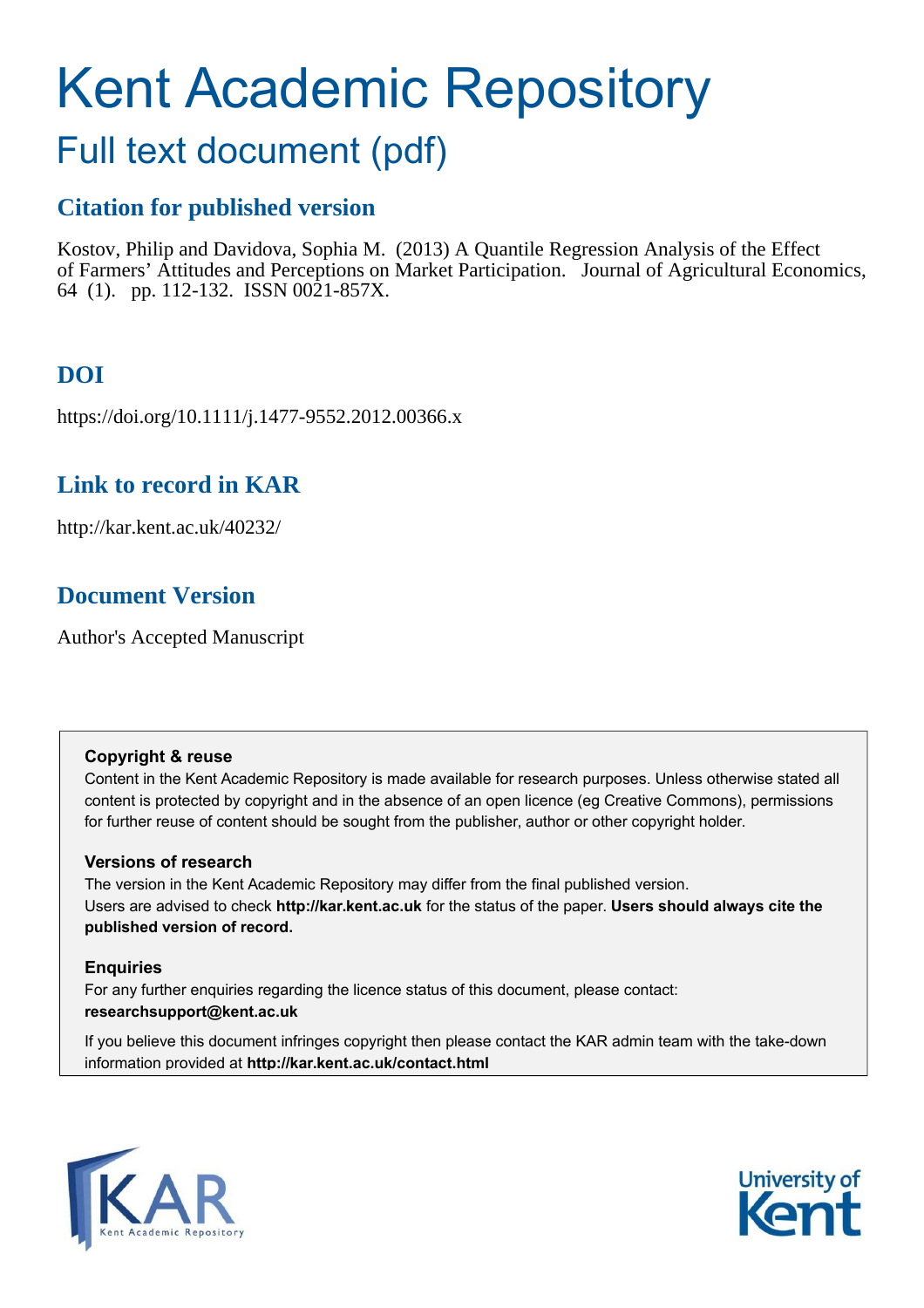The definitive version is available at wileyonlinelibrary.com

## **A quantile regression analysis of the effect of farmers' attitudes and perceptions on market participation**

Philip Kostov and Sophia Davidova<sup>1</sup>

#### **Abstract**

*The objective of this study is to investigate the subjective determinants of farmers' participation in output markets in five EU New Member States (NMS) characterised by large semi-subsistence sectors. It employs quantile regression to model market participation reflecting the heterogeneity amongst farmers. The study also uses the Bayesian adaptive lasso to simultaneously select important covariates and estimate the corresponding quantile regression models. The empirical results show that only two variables affect all quantiles, while their effect varies across quantiles. Some of the remaining variables affect the share of output sold at the lower quantiles (i.e. for subsistence and semi-subsistence oriented farmers) only, while other variables are only significant at the upper quantiles (i.e. for more commercially oriented farms). Advisory services, and particularly agricultural business advice, and information and advice on markets and prices can facilitate the market participation of subsistence oriented farms.* 

**Keywords:** *quantile regression, Bayesian adaptive lasso, semi-subsistence farmers, commercial farmers, EU New Member States*

**JEL classifications:** *C11, C21***,** *D12, Q12*

#### **1. Introduction**

-

<sup>1</sup> Philip Kostov is Reader in Quantitative Economics, Lancashire Business School, University of Central Lancashire, Preston, Lancashire, PR1 2HE, e-mail: PKostov@uclan.ac.uk. Sophia Davidova is Professor of European Agricultural Policy, School of Economics, University of Kent, Canterbury, Kent, CT2 7NZ, e-mail: S.M.Davidova@kent.ac.uk. Research for this paper benefitted from data collected within the EU FP6 Programme SCARLED project (SSPE-CT-2006-044201). The authors are grateful to Alastair Bailey, Lena Fredriksson and Cornelia Suta for their contribution to the design of the survey instrument and the dataset.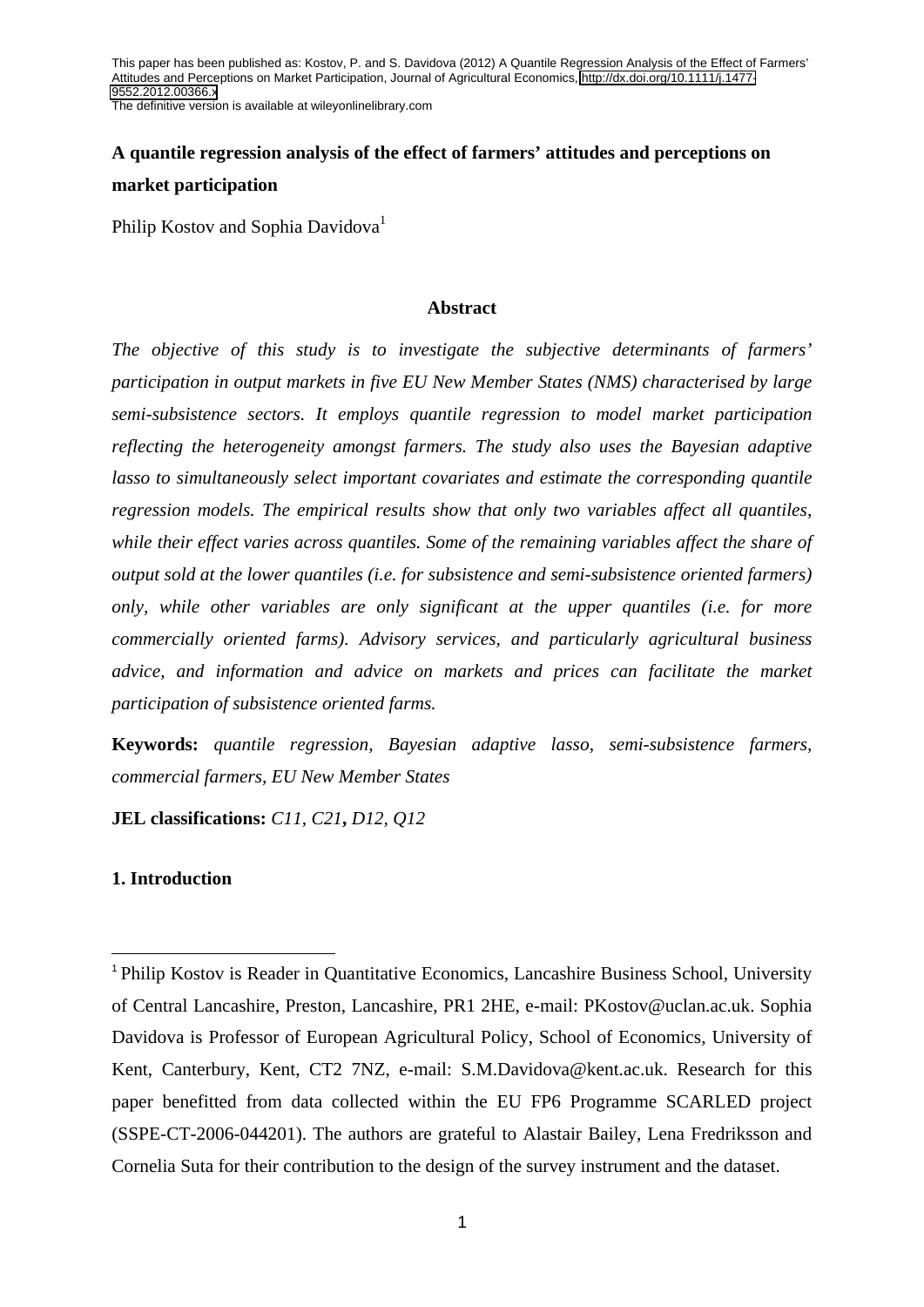The definitive version is available at wileyonlinelibrary.com

The analysis of the characteristics of subsistence and semi-subsistence farming in Europe has become more prominent due to the two 'Eastern' enlargements of the European Union (EU) in 2004 and 2007. Several theoretical and empirical studies have been carried out in relation to semi-subsistence farming in different European countries (Kostov and Lingard, 2002; Kostov and Lingard, 2004; Mathijs and Noev, 2004; Petrovici and Gorton, 2005; Latruffe *et al*., 2008; Davidova *et al*., 2009; Davidova, 2011; Fritzsch *et al*., 2011; Davidova *et al*., 2012). Davidova (2011) estimates that in 2007 in the current 27 EU Member States there were 5.9 million farmers who used more than 50% of the output for household consumption.

One of the main characteristics of semi-subsistence farmers is their partial engagement in market activity. Although this is a common feature, semi-subsistence farmers are heterogeneous in terms of their objectives in farming, farm assets, human capital, income sources and strategies. Miracle (1968) criticised the concept of subsistence farming because it obscures the heterogeneity in farmers' situations and the diversity of their decision-making process. Davidova *et al*. (2009), Fritzsch *et al*. (2011) and Davidova *et al*. (2012) acknowledged this heterogeneity and employed cluster analysis to produce a typology of semi-subsistence farmers. However, cluster analysis does not allow for a formal procedure to select the relevant variables and the best model. Davidova *et al*. (2009) attempted to mitigate this shortcoming by using the clusters in a stepwise linear regression together with other variables in order to investigate the determinants of the share of output sold. However, the variables for the initial inclusion in the regression were selected by the researchers based on previous studies and not by a formal procedure.

The objective of this article is to investigate the subjective determinants of farmers' participation in output markets in five EU New Member States (NMS) – Bulgaria, Hungary, Poland, Romania and Slovenia. These countries account for 94% of all farms that use more than 50% of the output for household consumption in the NMS and 84% of those in the whole EU (Davidova, 2011). This paper employs quantile regressions to investigate the impact of attitudes and perceptions on the conditional distribution of market participation. Quantile regressions not only allow to model the heterogeneous effects of covariates on the response variable but also allow for heteroscedasticity among the disturbances (Koenker, 2005). The study also implements the Bayesian adaptive lasso to simultaneously select important covariates and estimate the corresponding quantile regression models. The impact of different motivations and perceptions is investigated on the extent to which the farms are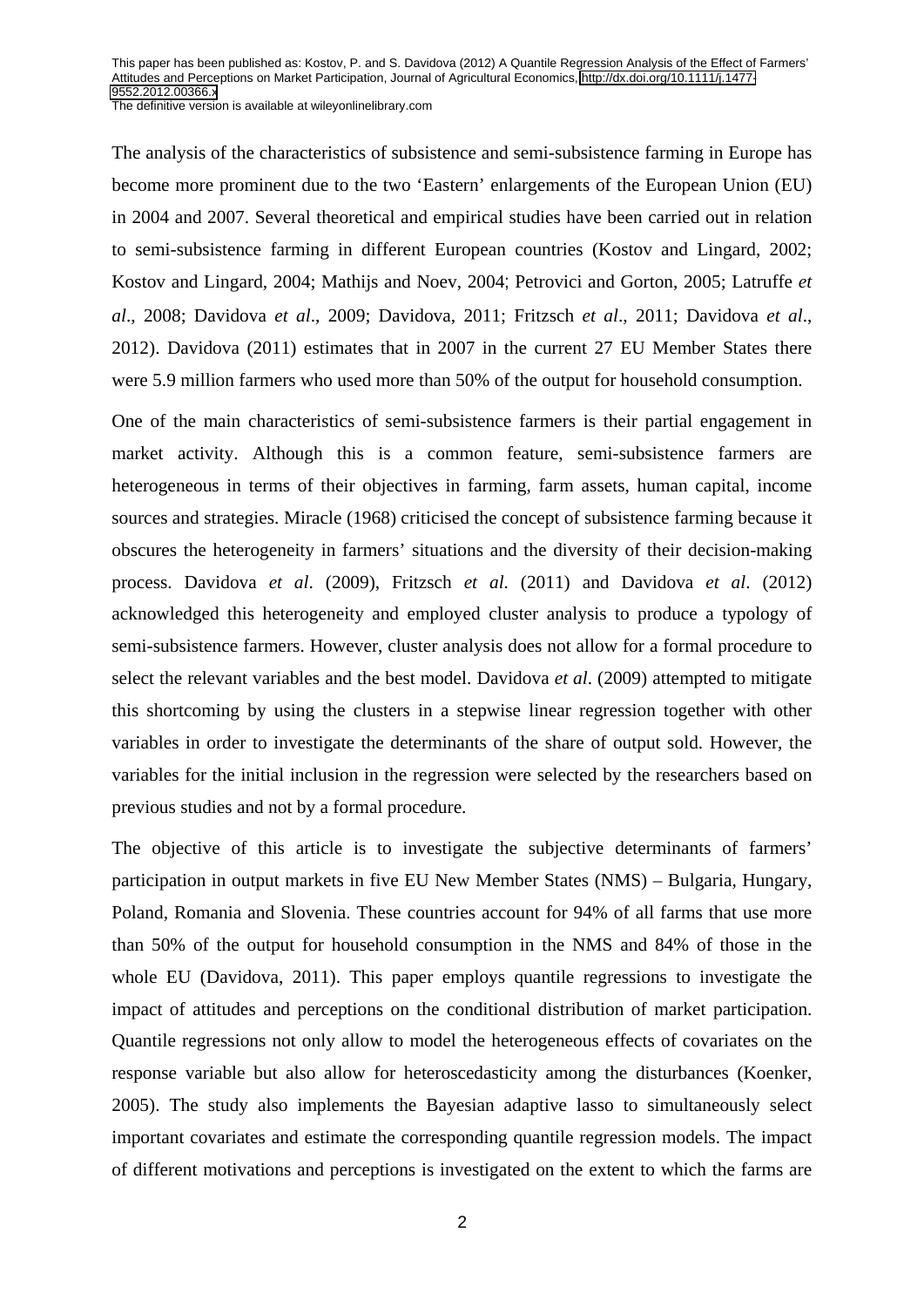The definitive version is available at wileyonlinelibrary.com

integrated into the output markets. This is carried out for a range of quantiles which cover the continuum from zero to 100% share of sales in output.

The study also fills a gap in the literature on market participation which mainly investigates the persistence of subsistence and semi-subsistence farming in relation to transaction costs or, separately, entry and/or exit costs (e.g. Cadot *et al*., 2006; Petrick and Tyran, 2003; De Janvry *et al*., 1991; Key *et al*., 2000). Several studies have explored empirically the association of farmers' marketing behaviour with household assets, location and household characteristics (for a review of this type of empirical literature on Africa, see Barrett, 2008). Much less attention has been paid to the way farmers' objectives, values and attitudes shape their marketing behaviour. One attempt in this direction is Davidova *et al*. (2009) who used attitudinal statements to cluster farm households and in the second step employed these clusters in a stepwise regression together with other variables characterising farm assets, location and technology. The present study explores both the patterns of farmers' attitudes and the way these are related to market participation.

The next section presents the conceptual framework and the third section describes the data. Section 4 presents the empirical model and Section 5 discusses the results. Section 6 concludes.

#### **2. Conceptual framework**

The partial market participation of small scale farmers has been conceptualised by various theoretical models. The most frequently used is the transaction cost model (e.g. De Janvry *et al*., 1991; Löfgren and Robinson, 1999; Key *et al*., 2000). This comparative static perfect foresight equilibrium model demonstrates that the presence of transaction costs leads to a band between a lower selling price and a higher buying price for an identical commodity. When the equilibrium solution falls within that band neither sale nor purchase is preferred resulting in a subsistence state. Within this framework a farmer is conditioned to be subsistence or commercial by externally determined prices and household specific transaction costs.

An alternative is the two-stage decision process model of Kostov and Lingard (2004) (henceforth KL). Unlike the transaction cost model which is firmly based on assumptions such as perfect foresight, rational expectations and static equilibrium, the KL model is based on concepts of dynamic transaction costs and farmers' orientation.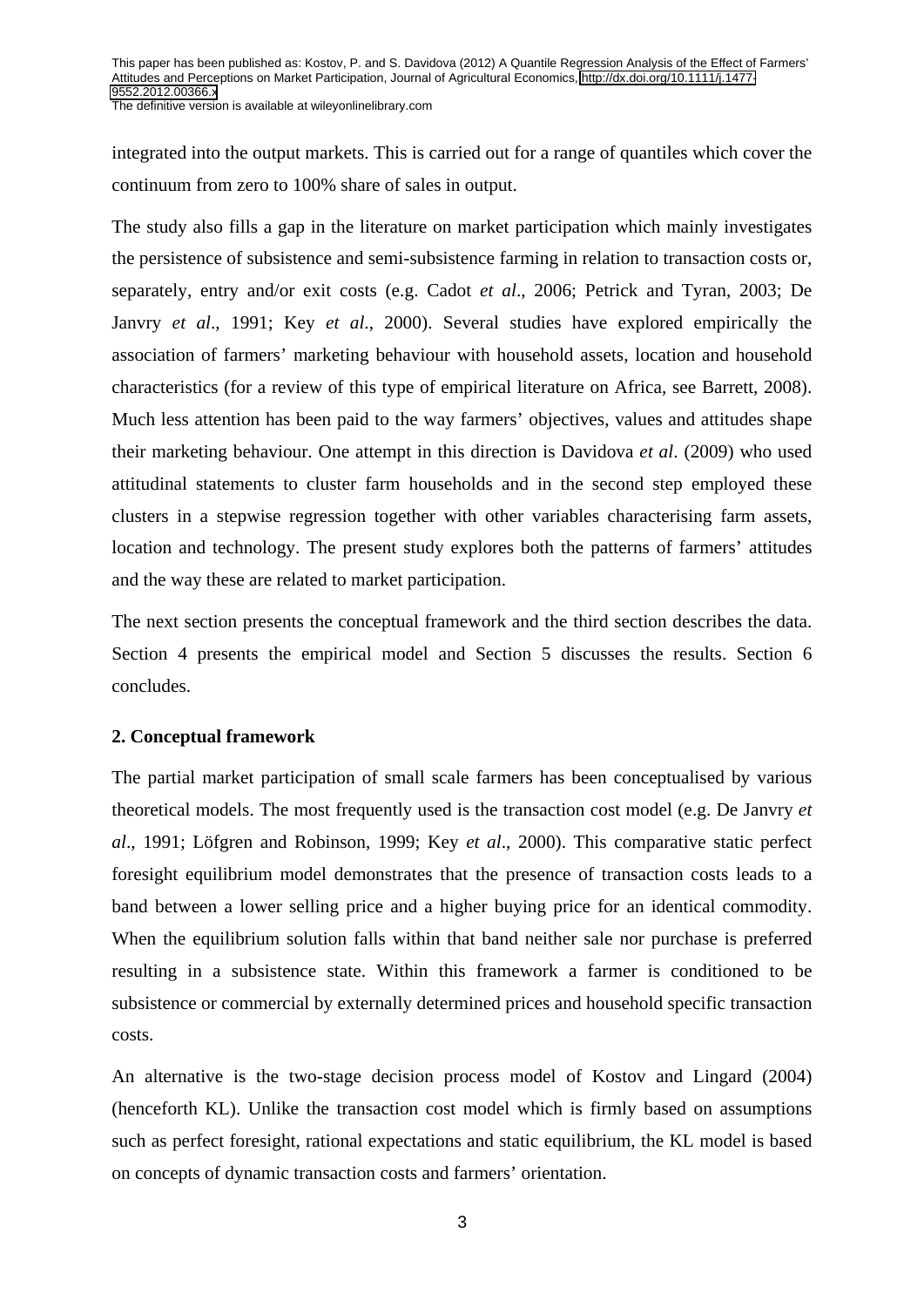The definitive version is available at wileyonlinelibrary.com

Dynamic transaction costs (Langlois, 1992) are defined with respect to change. In contrast to rational choice, individuals are not assumed to know all future situations and options, so their choice of outcome is generated through a deliberation process (Chaserant, 2003). Since change is subject to radical uncertainty, its potential effect is also uncertain, so dynamic transaction costs arise through a subjective deliberation process. This means that they are an intrinsically subjective and procedural rational concept.<sup>2</sup> In addition, change can only be evaluated against the *status quo* and as such the model assumes, similarly to all behavioural economic or finance models, a reference point. Decisions are made locally with regard to the reference point (the *status quo*), rather than globally with reference to a global equilibrium subjective views affect economic actions and outcomes.

This idea is made more explicit through the use of the concept of orientation. KL defines two types of farmers' orientation, namely subsistence and commercial, depending on their primary objective in farming. Subsistence oriented farmers have household consumption as a primary objective, while the commercially oriented ones view marketing of the output and revenue generation as a primary objective. It should be noted that orientation, in the sense of the KL model, is different from the observed outcome (i.e. the actual level of subsistence or commercialisation measured by the share of output sold) and is related to responses to market signals. The two types of orientation produce different responses of the amount of output sold to e.g. price changes and/or other economic incentives. Two otherwise identical, in terms of endowments, households may respond very differently only because they have different orientation which is subjective and reflects views/attitudes (see Kostov and Lingard, 2004). We do not attempt to test KL model directly, rather, we use it as a general conceptual framework, which requires accounting for unobserved heterogeneity in behaviour, i.e. the unobserved orientation.

#### **3. Data**

-

The data for the empirical study were generated through a primary survey carried out within the EU FP6 project 'Structural Change in Agriculture and Rural Livelihoods' (SCARLED). This was a collaborative European project and the survey was designed to serve the research tasks of all participants. The survey was focused on agricultural households in five EU NMS (Bulgaria, Hungary, Poland, Romania and Slovenia) characterised by large semi-subsistence

<sup>&</sup>lt;sup>2</sup> Procedural rationality includes the cognitive processes that are involved in a choice.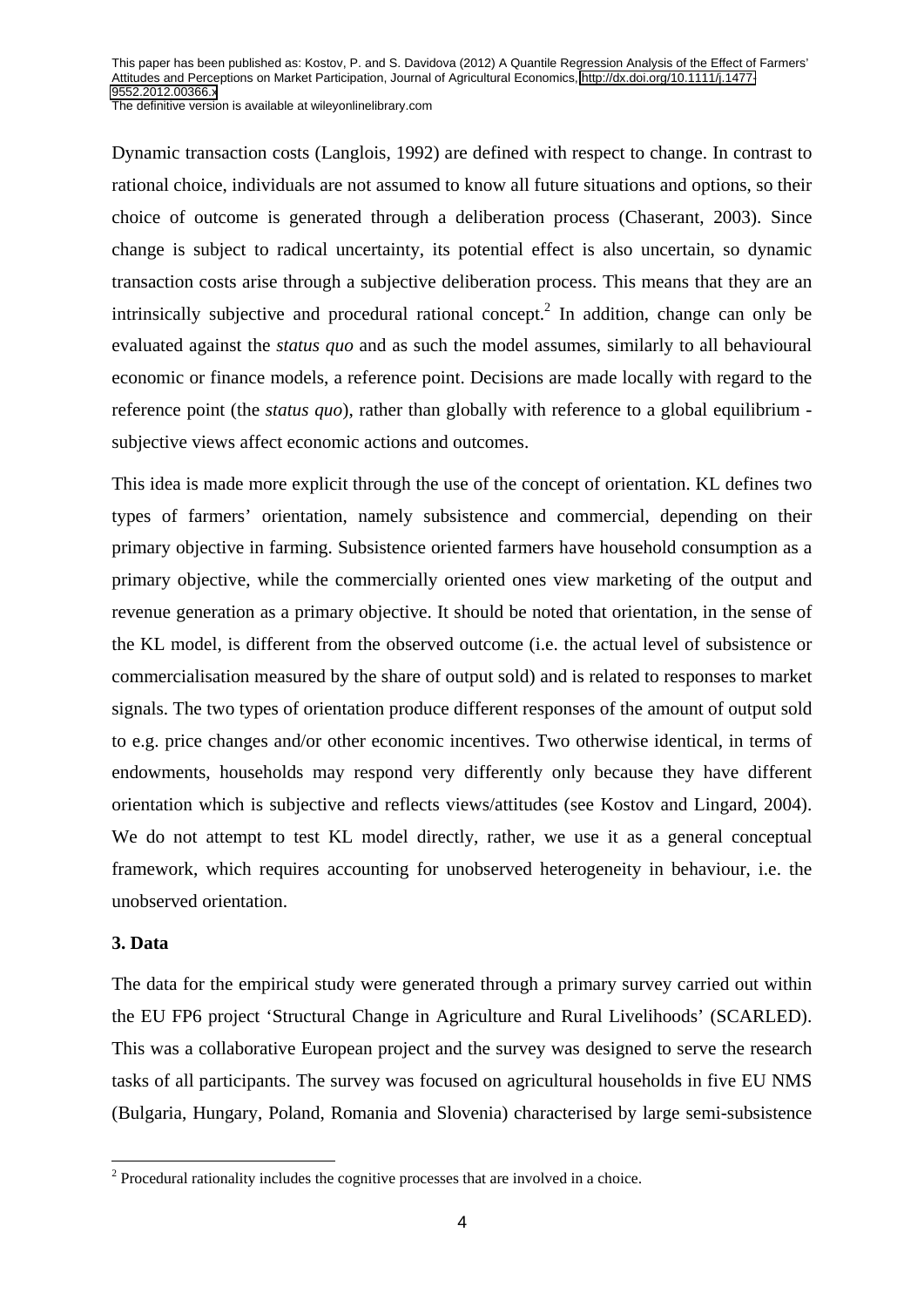The definitive version is available at wileyonlinelibrary.com

-

sectors. It was organised by the project participants from these  $NMS<sup>3</sup>$  and was implemented in the Autumn 2007 - Spring 2008 through face-to-face interviews which took place in respondents' houses. On average the interview took 2 hours. Farmers were not given incentives to participate. All farmers who were approached agreed to participate but not all of them answered all the questions.

The survey questions were related to two time points. First, the preceding full calendar year - 2006 for which detailed information was required and, second, 2003 - the year preceding the accession to the EU of Hungary, Poland and Slovenia for which less detailed information was collected. Since the focus of the survey was to study agricultural households there was a filter question and only households that reported being engaged in agricultural production in 2006 and/or 2003 (including production from house gardens) were included in the sample (Möllers et al., 2001).

The survey instrument was designed in such a way that both quantitative and qualitative information was collected. It required quantitative data on: household members, time allocation and income sources; inputs and outputs, including information on purchased inputs and self-consumed or marketed output product by product; land and non-land assets, and labour use. The largest part of the questionnaire consisted of qualitative statements measured on a 5-point Likert scale concerning motivation for farming, attitudes to commercialisation, barriers to and drivers for income diversification, and market participation. The present paper is mainly based on the agreement or disagreement with the qualitative statements which reflect the aims and attitudes of the respondents at the time of the interviews.

The survey used geographical cluster sampling. Regions and villages were selected through a two-stage clustered sampling process. In the first stage, three regions in each of the five surveyed countries were selected using EUROSTAT data at the NUTS3<sup>4</sup> level according to their degree of economic development – poor, average or prosperous – corresponding to a gross domestic product (GDP) per capita relative to the national average. Since the emphasis was on rural areas, the regions of the capital city and other large cities were excluded from

<sup>&</sup>lt;sup>3</sup> The only exception was the Polish participant who subcontracted the survey to the Research Institute of Agricultural and Food Economics in Warsaw (IERiGZ), the main centre for farm level data collection in Poland.

<sup>&</sup>lt;sup>4</sup> NUTS stands for Nomenclature for Territorial Units for Statistics. In the countries analysed NUTS 3 level corresponds to districts in Bulgaria, counties in Hungary and Romania, regions in Slovenia and sub-regions in Poland.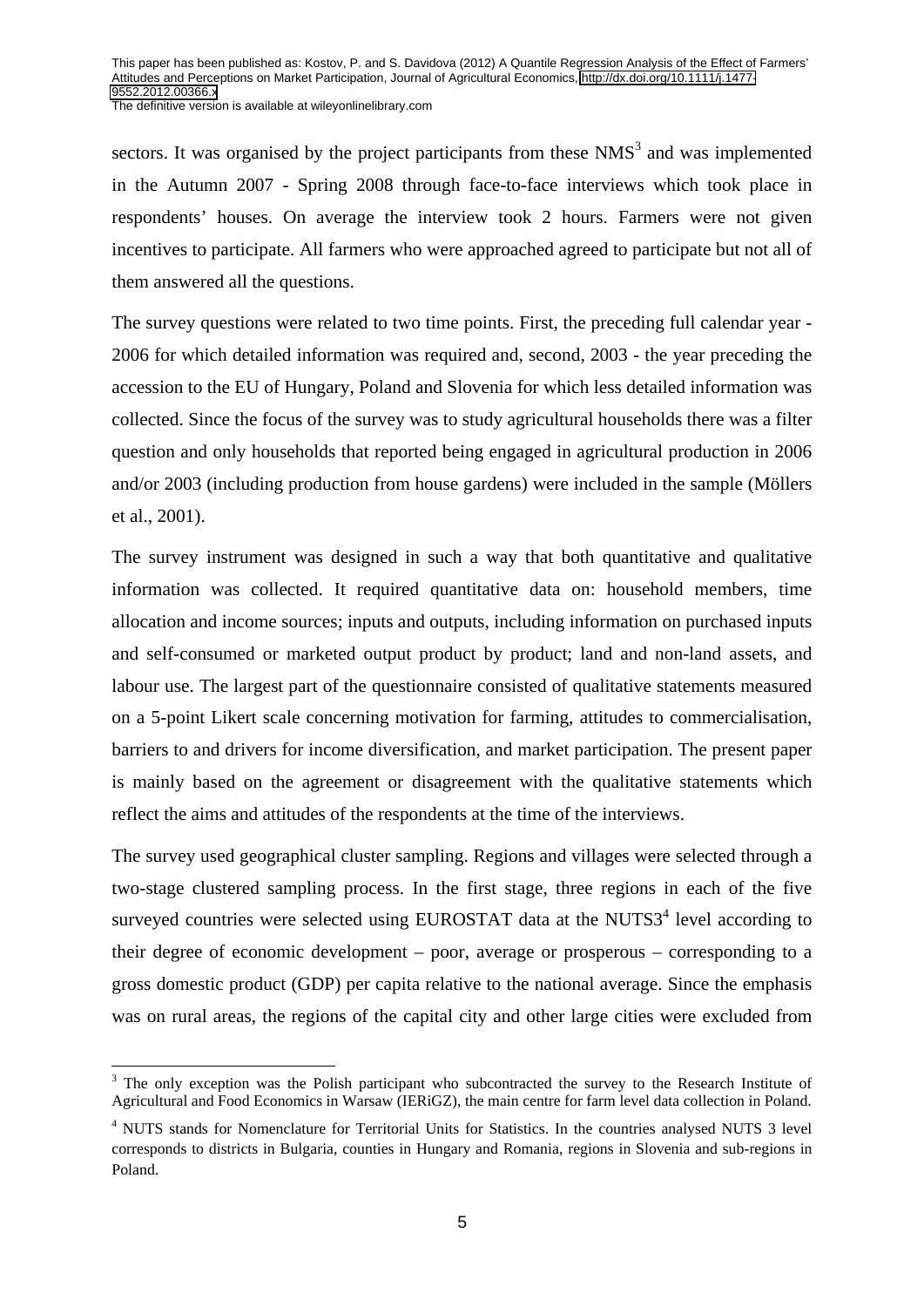This paper has been published as: Kostov, P. and S. Davidova (2012) A Quantile Regression Analysis of the Effect of Farmers' Attitudes and Perceptions on Market Participation, Journal of Agricultural Economics,<http://dx.doi.org/10.1111/j.1477-> <9552.2012.00366.x> The definitive version is available at wileyonlinelibrary.com

the selection. In the second stage, three villages per NUTS3 region were selected  $-$  a prosperous, an average and a poor one in comparison to the regional average – and agricultural households in these villages were surveyed (for more detail, see Davidova *et al*., 2009).

Based on the survey data, the dependent variable for the empirical analysis was constructed, i.e. the share of output sold in the total agricultural output per household, measuring the degree of output market participation. In the literature, this is the measure used most often in defining subsistence, although it has sometimes been criticised as reflecting farmers' behaviour in output markets only (Miracle, 1968). The subsistence-commercial continuum could also be defined with regard to the participation in input markets. However, the latter is more difficult to measure and does not provide any information about output use and the output supply response which is of interest to policy makers from the point of view of food security and farm revenues.

The construction of the dependent variable required several calculations. First, the total value of sales per individual household was established product by product by multiplying the quantities sold by the sale price. This was the price reported by farmers and it was an average price across all sales of a product by an individual household in 2006. Second, similarly, the total value of output was derived on a product by product basis by multiplying the quantities produced by the price per household (assuming that the reported sales prices are reasonable proxies for the shadow prices on all production) and, third, the share of output sold per household was calculated as a ratio of sales value in the value of the total output.

One issue in the above calculations is the use of different units for quantities and prices/values within the questionnaire. Since the values were aggregated, this was not a problem as long as the values for all products were expressed in the same units (national currency units). Whenever this was not the case, the aggregation was not possible. For this reason, all households for which the units of measurement were different and could not be easily reconciled were removed. Furthermore, households for which there were missing data for any product (meaning that a household reported producing a particular product, but some data were missing and it was not possible to calculate the corresponding values) were also excluded.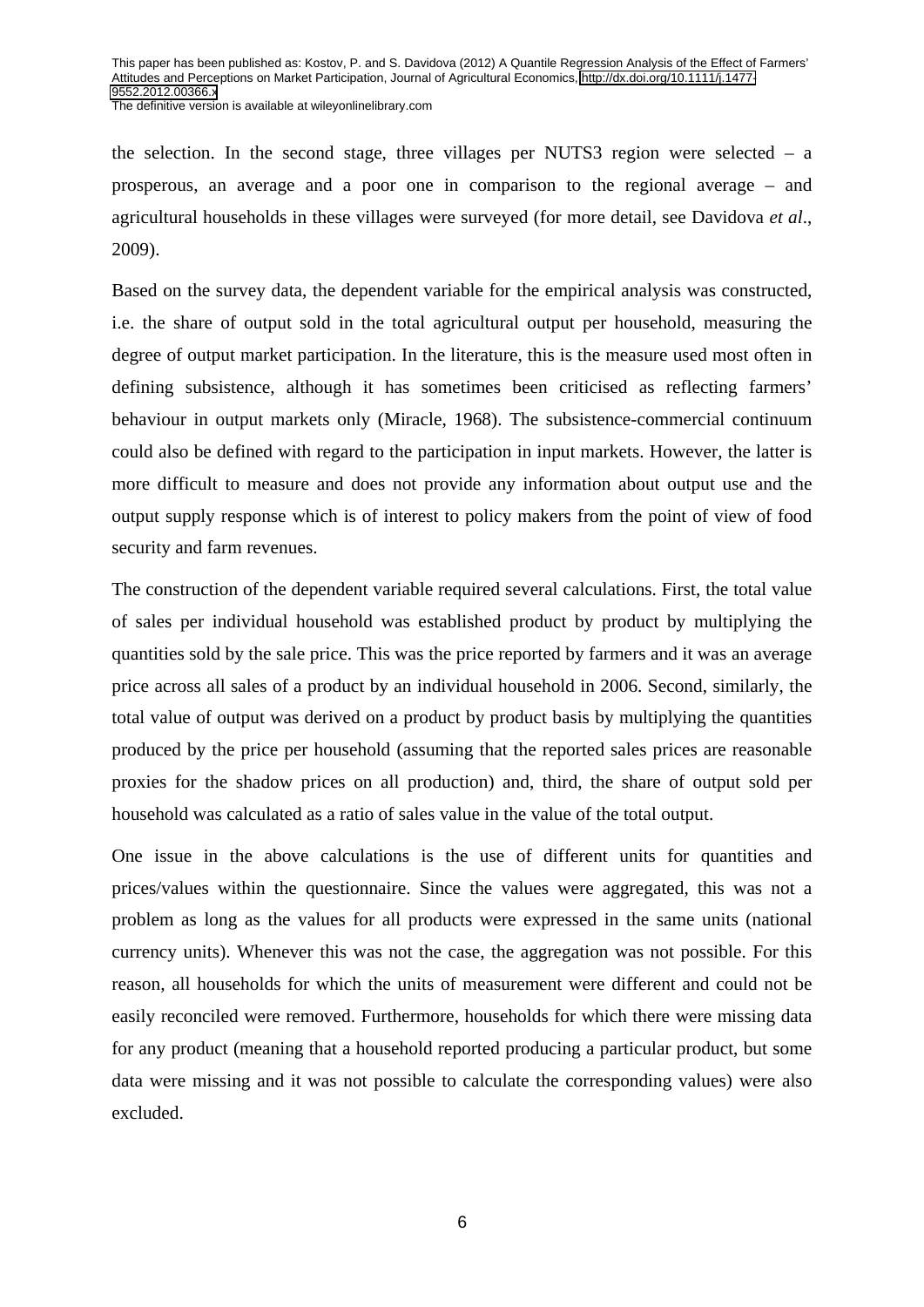The definitive version is available at wileyonlinelibrary.com

These procedures decreased the original 1,012 households to 766 for which the share of output sold could be calculated. The number of useable independent variables was 128. Out of these 17 variables were excluded mainly due many missing values (i.e. if more than 30% values were missing). This procedure resulted in 280 households which had information for all 111 independent variables and which constituted the final sample analysed. According to country 141 households were from Bulgaria, 27 from Hungary, 56 from Poland, 22 from Romania and 34 from Slovenia.

However, the missing data might be over-representative of some categories of households and correspondingly these categories of households might be under-represented in the final sample. The histograms of the empirical distribution of the market participation variable for the households included in (280 households) and excluded from the sample (732 households) are presented in Figure 1.

#### Figure 1 around here

Visual examination of the two histograms suggests that there are relatively more missing households in the lower quantiles - between the  $0.05<sup>th</sup>$  and the  $0.20<sup>th</sup>$  quantiles, and fewer missing in the higher quantiles. The differences have been formally tested by t-test and Wilcoxon test<sup>5</sup>. The test results are presented in Table 1.

#### Table 1 around here

-

While the t-test is highly significant suggesting a significant difference between the included and missing samples, there is an issue about the normality assumption implicitly assumed in the t-test construction. The non-parametric alternative, namely the Wilcoxon test, is on the other hand only significant at 90% confidence limit. Although marginally the null hypothesis is not rejected and therefore the sample used in the estimation is approximately representative in terms of market participation. By reducing the sample size to incorporate more variables the more subsistent farms which are the focus of our study were not unduly underrepresented.

The variable selection procedure, explained in the next section, retained 17 covariates as statistically significant out of the 111 included in the selection process. The description of the

<sup>&</sup>lt;sup>5</sup>These are tests for difference in means. However, the visually observed displacement of probability mass from one tail towards the other between the two samples should effectively result in mean difference.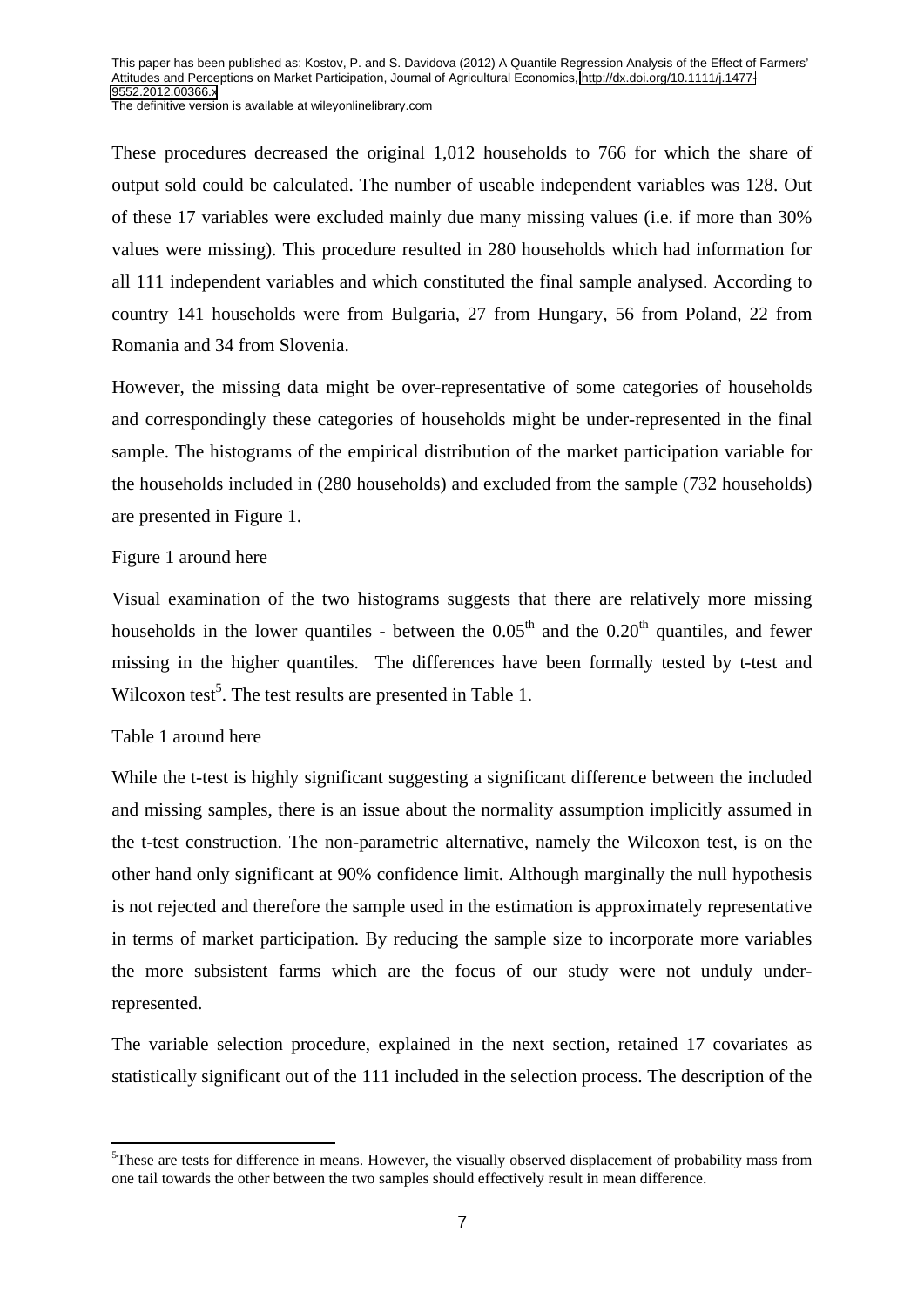The definitive version is available at wileyonlinelibrary.com

retained covariates is presented in Table 2 and their means and standard deviation for the pooled sample and per country are presented in Table 3.

Tables 2 and 3 around here

#### **4. Empirical Methodology**

Quantile regression models heterogeneous effects of variables on a response and allows for heteroscedasticity among the disturbances (Koenker, 2005). The quantile regression can be written as:

$$
y_i = X_i^T \beta_\tau + u_{\tau i} \quad u_{\tau i} \sim H_{\tau i} \text{ subject to } H_{\tau i}(0) = \tau \tag{1}
$$

where the index *i* denotes the individual agent (household/farm),  $y_i$  is the dependent (response) variable and  $X_i$  is the vector of covariates for individual *i*,  $\beta_\tau$  denotes the quantile specific linear effects and  $0 < \tau < 1$  is a given (i.e. fixed and known) quantile. Compared to the linear regression model the coefficients are allowed to vary between quantiles. For this reason they are represented in (1) as an unknown function of the quantile . The unknown error term  $u_{\tau i}$  is characterised by an unspecified cumulative distribution function  $H_{\tau i}$ . No specific distributional assumptions are made about this function except from the restriction in (1), which implies that the distribution function at 0 is  $\tau$ . The latter is known as a linear quantile restriction and can be relaxed if non-parametric versions of the quantile regression models are considered.

The linear quantile restriction leads to the following interpretation: the model describes the quantile function  $Q_{y_i}(\tau | X_i)$  of the response variable  $y_i$  conditional on a vector of covariates  $X_i$  at a given quantile  $\tau$ . More specifically:

$$
Q_{y_i}(\tau | X_i) = H_{y_i}^{-1}(\tau | X_i) = X_i^T \beta_\tau
$$
\n
$$
(2)
$$

In contrast, the linear regression model describes the mean of the dependent variable. The fundamental difference is that the mean models assume that the response variable is conditionally Gaussian, which means that the mean equation applies to all parts of the distribution. The quantile regression makes no such distributional assumptions and, hence, the conditional quantile function that is estimated can vary across quantiles. It would also be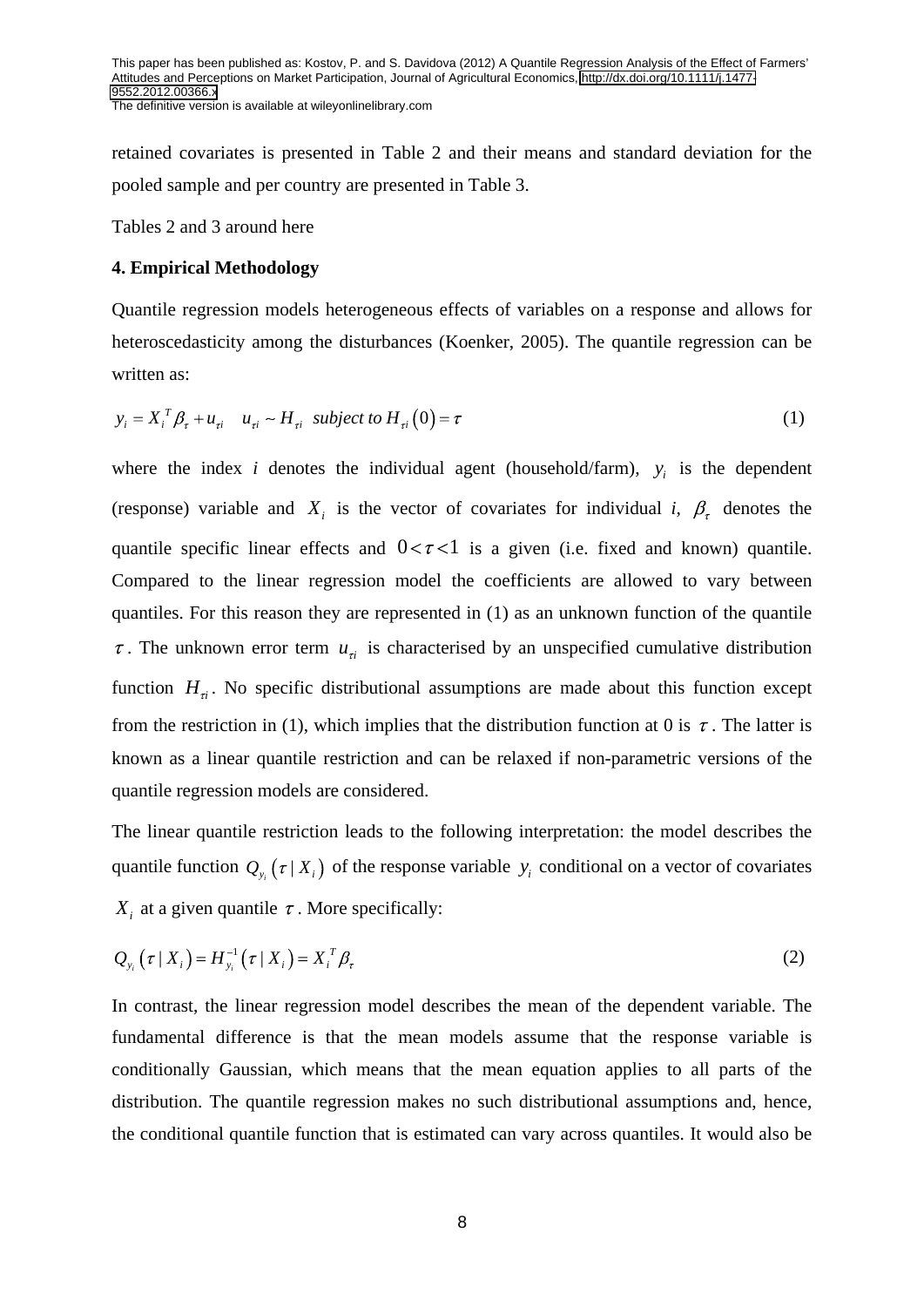The definitive version is available at wileyonlinelibrary.com

useful to clarify that in estimating any quantile, including the most extreme ones, the (linear) quantile regression uses all available observations.

The conditional quantile can be alternatively expressed as the following optimisation problem (see Koenker and Bassett, 1978):

$$
\arg\min_{\beta_{\tau}} \sum_{i=1}^{n} \rho_{\tau} \left( y_i - X_i^T \beta_{\tau} \right) \tag{3}
$$

where  $\rho_{\tau}$ (.) is called the 'check function', i.e.  $\rho_{\tau}(u) = u(\tau - I(u < 0))$ , with *I*(.) denoting the indicator function. Solving (3) leads to the most popular linear quantile regression estimator, namely the linear programming estimator of Koenker and Bassett (1978).

Koenker and Machado (1999) noted that the minimisation problem (3) can be recast as an equivalent maximum likelihood problem where the distribution of the response variable is the skewed asymmetric Laplace distribution. This has been exploited to propose Bayesian versions of the quantile regression (see Yu and Moyeed, 2001). Although distributional assumptions are necessary for the Bayesian approach, these are relatively innocuous since the Bayesian estimation of a quantile regression is simply established to be equivalent to the frequentist estimation that does not employ any.

The dependent variable (market participation) is a ratio taking values from zero (no sales) to 1 (all produce is sold). For this reason, it is preferable to use a fractional response model. The most widely applied approach in modelling a fractional response variable is to transform the original variable in such a way that the interval restriction no longer holds. The latter can be expressed by applying the logit transform  $y^* = log(y/1-y)$ , where *y* is the original (interval valued) fractional response variable, and build a model for the transformed variable *y\*.* This can be more easily seen if one considers the opposite transform, i.e. that *y*=*exp*(*y\**)/  $[1+exp(y^*)]$ , showing that for any value of  $y^*$ , *y* is guaranteed to be in the (0,1) interval. The problem arises when the fractional variable is measured at the boundary of the unit interval (i.e. when it takes the value 0 or 1), because then the logit transform is undefined. It can be overcome by a preliminary 'scaling' of the fractional variable to map it from the [0,1] to the (0,1) interval. This can be achieved by replacing *y* by  $(y+e_1)/(1+e_2)$ , where  $e_1$  and  $e_2$  are arbitrary small numbers, such that  $e_1$ <  $e_2$ . Adding  $e_1$  moves  $y$  away from zero, while dividing by (1+*e*<sub>2</sub>) scales back its values and as long as  $e_1 < e_2$  the scaled values will be lower than 1. Here  $e_1=10^{-32}$  and  $e_2=10^{-8}$  are used. Essentially our approach replicates Bottai *et al.* (2009) with a small difference with regard to the boundary correction.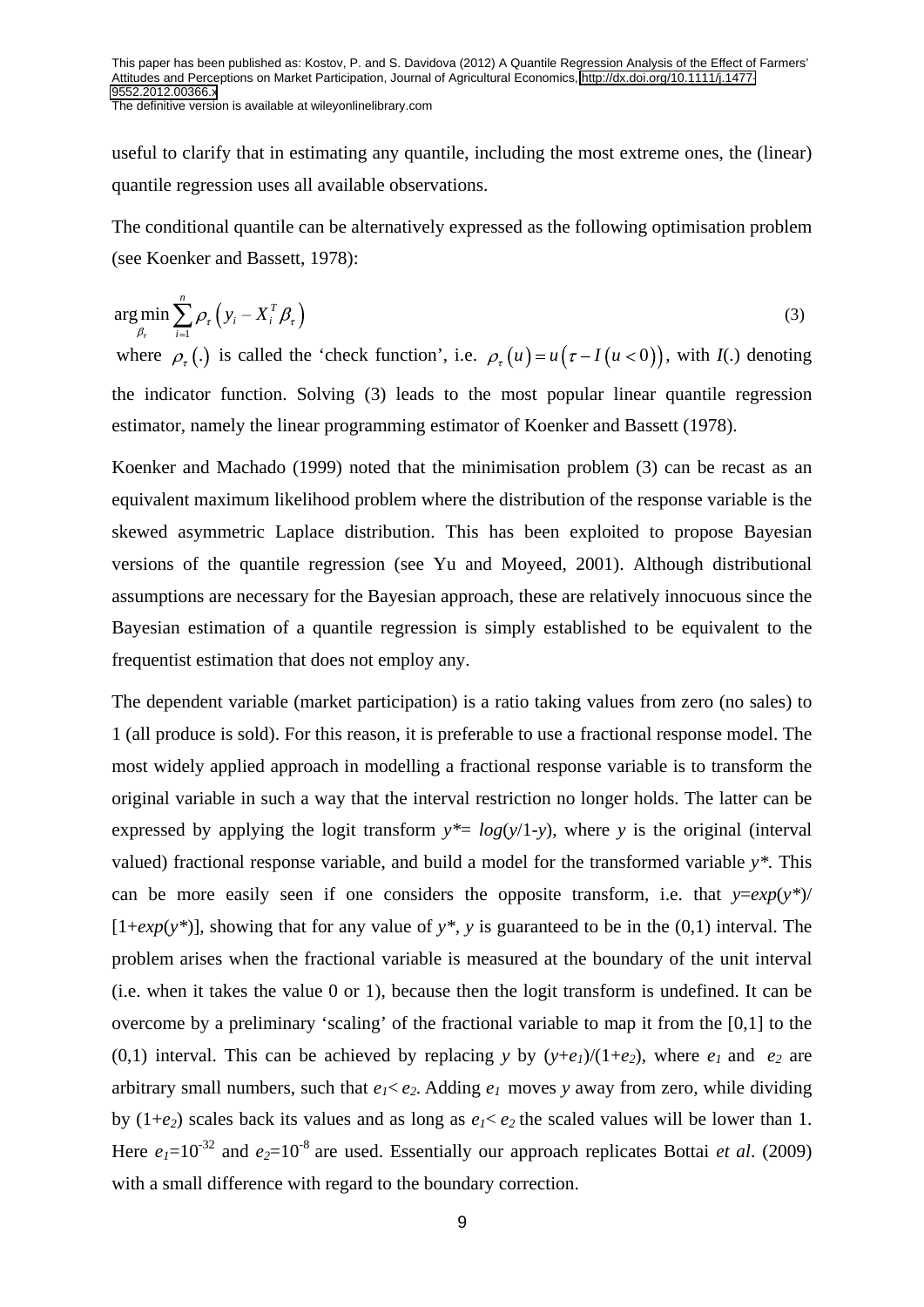The definitive version is available at wileyonlinelibrary.com

To allow for a (conceptually) unrestricted dependent variable, the logit transform also preserves the ranking of the dependent variable, which is an important property particularly when using a quantile regression. Furthermore, the coefficients in the transformed model can be interpreted in the usual way with regard to their signs. Similarly, larger coefficients indicate a larger effect. Their magnitude, however, would not have a direct interpretation, although one can use estimated coefficients to calculate 'odds ratios' in the same way as in a logistic regression. Since the magnitude of the effects is not a primary focus of this study it is not applied here.

Despites its strengths the transformation approach still creates a fixed censoring since the transformed data contains additional probability mass at the boundary. Whether one considers censoring to be an issue or not depends on the nature of the problem and the size of this probability mass (see Bottai et al., 2009). Bearing in mind that almost 15% of the sample consists of fully commercial farms creating additional probability mass at the upper boundary, it is advisable to consider censoring in estimating the model. Details on this are presented in the discussion of the estimation algorithm.

In addition to estimating a quantile regression for a range of quantiles, the interest in this study is also in determining which variables affect the corresponding conditional quantiles. Penalised (also called regularised) regression methods have emerged as important techniques for variable selection. Two of the most popular regularisation approaches, namely the least absolute shrinkage and selection operator (lasso) of Tibshirani (1996) and the smoothed clipped absolute deviations (SCAD) method of Fan and Li (2001), have already been considered in a quantile regression setting (see Li and Zhu, 2008; Wu and Liu, 2009; Belloni and Chernozhukov, 2009). In general, these papers have established the consistency of such regularised estimators for quantile regression problems subject to appropriately chosen 'optimal' penalty parameter(s).

A regularised (penalised) linear quantile regression estimator can be formally defined as:

$$
\min_{\beta_r} \sum_{i=1}^n \rho_r \left( y_i - X^T \beta_r \right) + \lambda J \left( X^T \beta_r \right) \tag{4}
$$

where  $J(.)$  is a given penalty function.

The shrinkage effect is determined by the positive penalty parameter  $\lambda$  that needs to be chosen according to some criterion (typically an information criterion or cross-validation).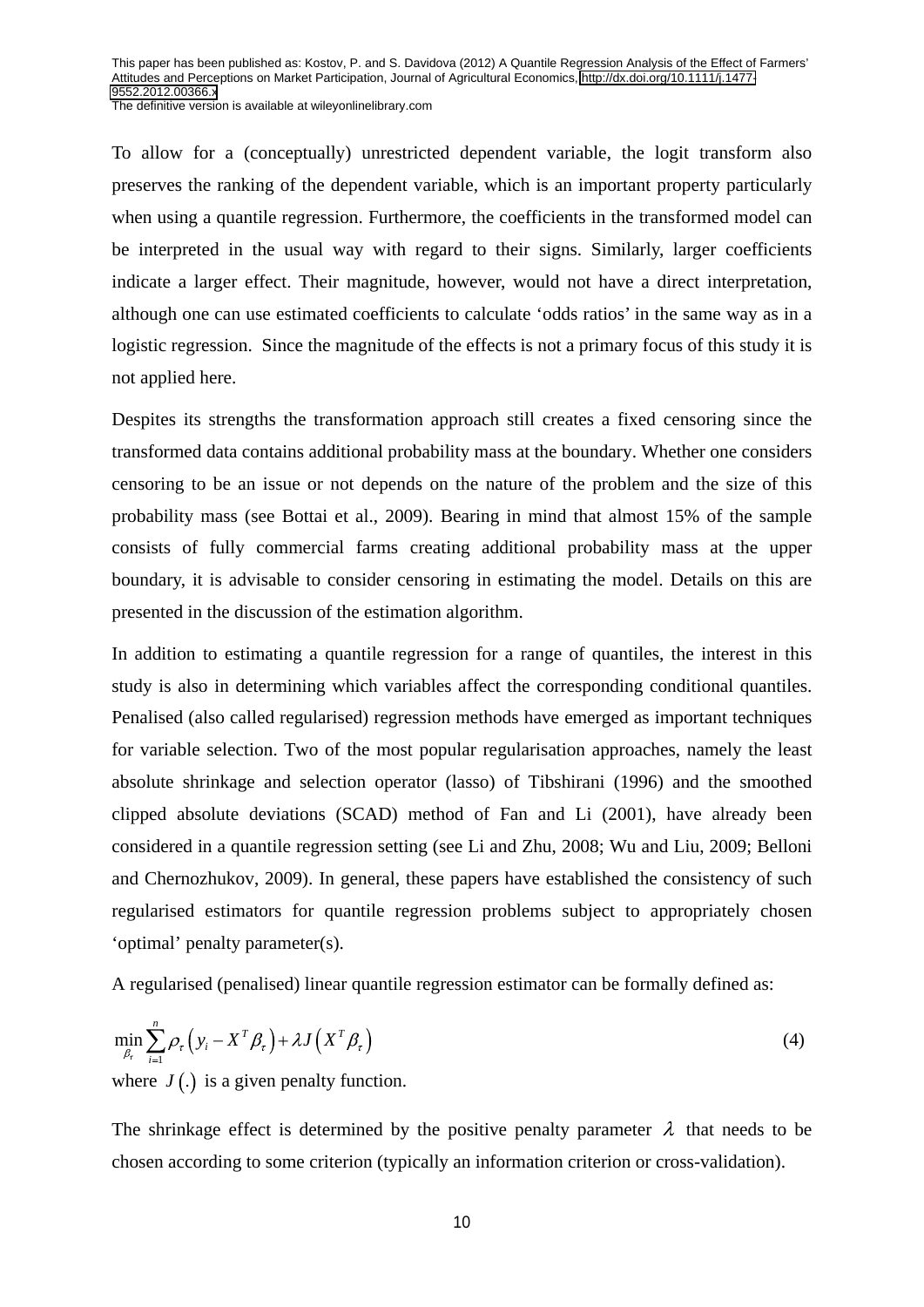The definitive version is available at wileyonlinelibrary.com

The adaptive lasso estimator for the linear quantile regression can be defined as weighted lasso problem in the following way:

$$
\min_{\beta_r} \sum_{i=1}^n \rho_r \left( y_i - X^T \beta_r \right) + \lambda \sum_{j=1}^d \tilde{w}_j \left| \beta_{j\tau} \right| \tag{5}
$$

where |  $\vert \cdot \vert$  denotes the *L1* norm, while the weights are given by  $\tilde{w}_j = \frac{1}{\vert z \vert}$ *j*  $\tilde{w}_i = \frac{1}{|x_i|^{\gamma}}$  for some  $\gamma > 0$ ,

where  $\beta_{j\tau}$  are initial estimates for the parameters. In this case  $\beta_{j\tau}$  are obtained by an unpenalised quantile regression. The conventional lasso estimator is a particular case when all weights are equal rather than adaptively chosen. The adaptive lasso, when implemented in a quantile regression setting, retains the oracle property (Zou and Yuan, 2008) similar to the mean regression case. *L1* norm estimators are by far the most widely studied regularisation estimators for quantile regressions (Belloni and Chernozhukov, 2009; Wu and Liu, 2009; Zou and Yuan, 2008).

In linear regressions such regularisation methods have equivalent Bayesian formulations obtained by adopting suitable prior distributions on the regression coefficients (Park and Casella, 2008; Hans, 2009). Li *et al*. (2010) employ a Laplace prior on the quantile regression coefficients to obtain a Bayesian version of the lasso. Alhamzawi *et al.* (2012) combine such Laplace priors on the coefficients with inverse Gamma priors on the individual shrinkage for each parameter to obtain a Bayesian adaptive lasso regression. This is the approach used in this study. The main advantage of the Bayesian approach to the lasso is that the amount of shrinkage is no longer given but is treated as unknown to be estimated from the data jointly with the parameters. In addition, the Alhamzawi *et al.* (2012) approach allows the shrinkage to be individually determined for every single coefficient, hence preserving the oracle property of the resulting estimator. Furthermore, the Bayesian estimation provides confidence intervals, unlike the frequentist versions in which the final model needs to be re-estimated to obtain these intervals. A disadvantage of the Bayesian lassos is that since continuous priors are imposed on the regression parameters, draws from the posterior distributions are never exactly zero. This means that some *ad hoc* typically thresholding methods must be applied to implement variable selection. In this paper a Bayesian approach is followed with a hard thresholding at the 90% confidence limit.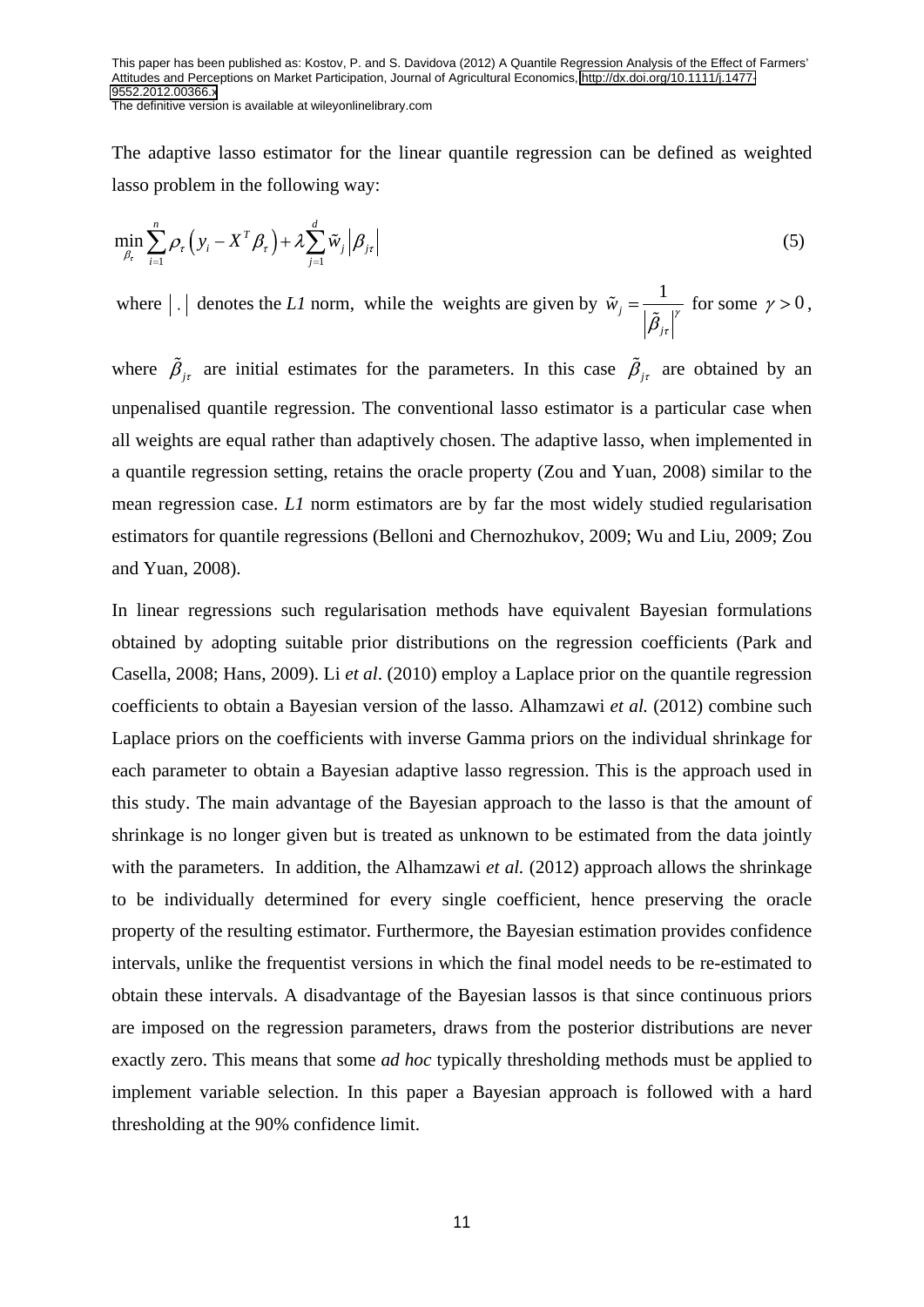The definitive version is available at wileyonlinelibrary.com

Additionally, in order to account for country heterogeneity the study applies country 'fixed effects'. In quantile regressions the term 'fixed effects' has a different meaning compared to the classical panel data fixed effects approach. It usually denotes shrunken random coefficients<sup>6</sup>. The main problem in specifying quantile 'fixed effects' is that, as in any other non-linear model, the standard linear transformation approaches designed to deal with the issue of a large number of parameters are not applicable. This means that the individual 'fixed effects' (countries in this case) have to be estimated directly alongside the other quantile coefficients<sup>7</sup>. In the absence of censoring such an approach could have been implemented using the publicly available R package BayesQR (Benoit *et al*, 2012) without imposing any shrinkage priors on the country effects (and discarding the draws that fail the censoring constraint prior to summarising the results). In this study a slightly more general approach is applied following Koenker (2004). In essence, Koenker (2004) applies shrinkage on the 'fixed effects' towards a common value via *L*1 penalty. Within the framework of this study this is applied by simply adding an adaptive group lasso penalty on the country effects. The amount of shrinkage is estimated in a way similar to the shrinkage on the other coefficients.

Finally we take into account the fixed point censoring present in the dependent variable. From Bayesian point of view the resulting censoring is a form of constraint that can be incorporated into the specification. Following Gelfand et al. (1992) this can be done by attaching the constraints to either the prior or the likelihood specification. The effect of the latter is that the posterior of the model given the constraints is simply the (appropriately normalised) unconstrained posterior. Then the full conditional distribution can be obtained by imposing the relevant constraints to the unconstrained posterior. We achieve this by drawing directly from the constrained full conditional following Ji *et al*. (2012).

#### **5. Discussion of results**

-

Model results provide insights into the effect of the motivations and perceptions of farm households on their market participation. The results are meaningful in two aspects. First, the pattern of the variables included in the model varies across different quantiles. Some

<sup>&</sup>lt;sup>6</sup> Since all quantile coefficients are random by design.

 $<sup>7</sup>$  In many panel data problems such an approach could lead to a version of the incidental parameters problem,</sup> resulting in estimation bias. This is not the case here, since the fixed effects dimension (i.e. the number of countries) is fixed and cannot increase faster than the sample size.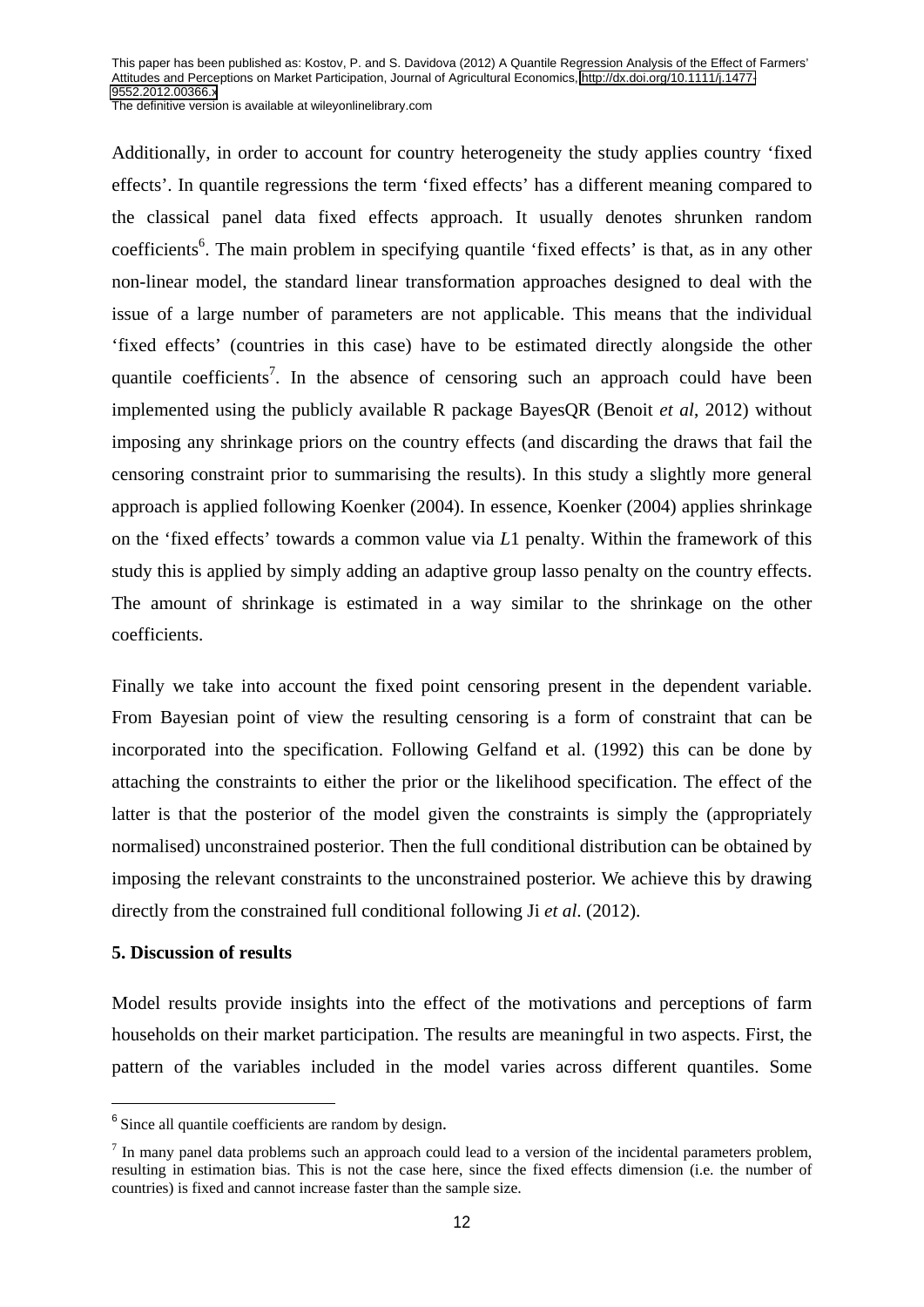The definitive version is available at wileyonlinelibrary.com

variables only affect the share of output sold at the lower quantiles, while other variables are only significant at the upper quantiles. Second, even when some variables affect the outcome at different quantiles, their impact varies between different types of farmers.

We focus on the differences in the estimated coefficients for different quantiles. Five different quantile regressions have been estimated for quantiles from the  $0.05<sup>th</sup>$  up to the  $0.95<sup>th</sup>$ :  $-0.05<sup>th</sup>$ ,  $0.25<sup>th</sup>$ ,  $0.50<sup>th</sup>$ ,  $0.75<sup>th</sup>$  and the  $0.95<sup>th</sup>$ . In order to limit the volume of results from different possible quantile regressions, a common practice in the empirical literature is to present quantile regression results at quartiles (i.e. the  $0.25<sup>th</sup>$ ,  $0.5<sup>th</sup>$  and  $0.75<sup>th</sup>$  quantiles) complemented by results at two quantiles in the tails (Buchinsky, 1994; Eide and Showalter, 1998). In this study the  $0.05<sup>th</sup>$  and the  $0.95<sup>th</sup>$  quantiles are chosen to summarise the tails.

Before proceeding to the interpretation of the estimation results, model specification tests are presented.

#### Tables 4-6 about here

-

Table 4 presents the probability values for the goodness of fit tests proposed by He and Zhu (2003). The tests are satisfactory across all quantiles. Since the estimation sample is relatively small (280 households) the specification tests based on the subsampling inference approach of Chernozhukov and Fernandez-Val (2005) were applied as well. The results are presented in Table 5. The 'no effect' hypothesis (which is the opposite of the test for significant effects), is rejected for all quantiles which is consistent with the results in Table 4. Furthermore, the "shift hypothesis" which tests for heterogeneous against constant effects cannot be rejected, showing that the quantile regression specification is superior to the constant effects model. Finally, Table 6 presents Wald tests on equality of slopes for different quantiles. The corresponding quantiles are tested against a common reference quantile (the  $0.95<sup>th</sup>$  in this case), rather than against the whole quantile regression process as in the subsampling inference approach. The results confirm the variability of the effects across quantiles.<sup>8</sup>

In order to better understand the estimation results, it is useful to review the interpretation of quantile regressions. The standard quantile regression model (Koenker and Bassett, 1978) represents the conditional quantile of the dependent variable as a function of covariates.

<sup>8</sup> Wald tests are of course only asymptotically valid, but they are routinely applied in empirical research.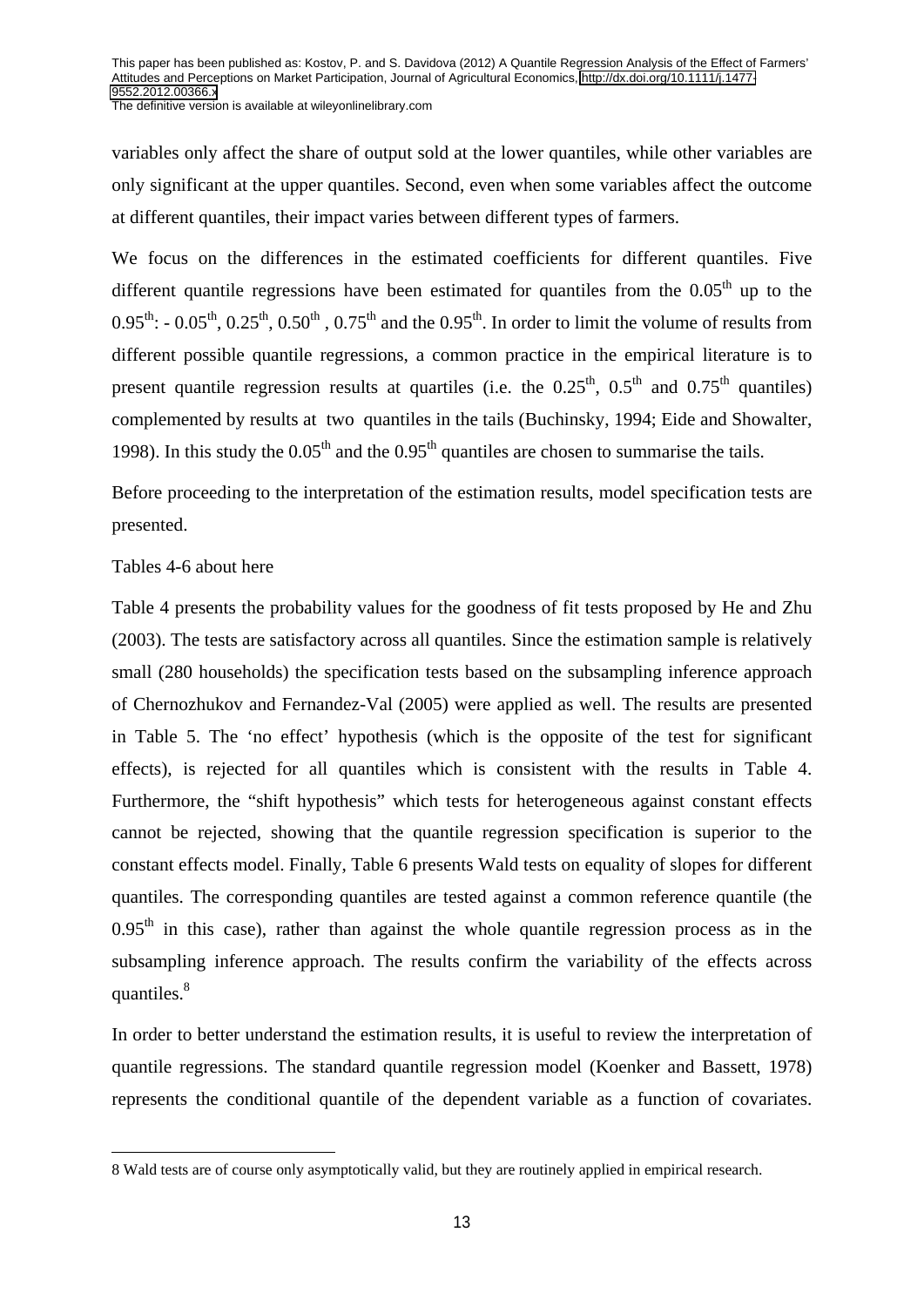The definitive version is available at wileyonlinelibrary.com

Following Doksum (1974) who interpreted the disturbance term in a quantile regression as individual ability or proneness, it is now well accepted to consider the conditional quantiles as measuring unobserved proneness (see Powell, 2011 for discussion of the underlying conceptual issues). In the present application, conditional quantiles measure the proneness to market participation subject to the covariates. In simple terms the higher conditional quantiles denote households which given their attitudes and subjective evaluations sell a higher share of their output than other comparable households. Similarly, the lower conditional quantiles represent households who sell a lower share. These households may not be the same ones who are unconditionally more or less commercial. For example the  $0.95<sup>th</sup>$  (conditional) quantile refers to households that sell a higher share of their output than 95% of the comparable households and the  $0.05<sup>th</sup>$  conditional quantile denotes households that sell a smaller proportion than 95% of the comparable households.

The unobservable proneness to sell is similar to the unobservable orientation in KL model. More market oriented households have higher desire (i.e. proneness) to sell and will sell a higher share of their output relative to other households with similar characteristics. The conditional quantiles of market participation could be viewed as one possible measure of KL orientation. For this reason, in the following discussion the higher and lower conditional quantiles are interpreted as denoting market and subsistence oriented households. Following Wharton (1969) terminology, the  $0.05<sup>th</sup>$  and the  $0.95<sup>th</sup>$  quantiles can be labelled as subsistence and commercially oriented, the  $0.25<sup>th</sup>$  quantile as semi-subsistence oriented and the 0.  $75<sup>th</sup>$ quantile as semi-commercially oriented.

Table 7 presents the coefficient estimates for the analysed quantiles, together with their probability levels. It also includes estimates of the 'fixed' country effects.

#### Table 7 about here

There are 17 covariates that were retained by the models as exerting statistically significant effects on the dependent variable. These fall into six groups: household off-farm occupation (E variables); incomes (F variables); land assets (G variables); agricultural production, use and sales (H variables); contribution of own food production to household welfare (I variables) and future farming activities (K variables). A description of the retained variables, together with the way they are measured, is presented in Table 2.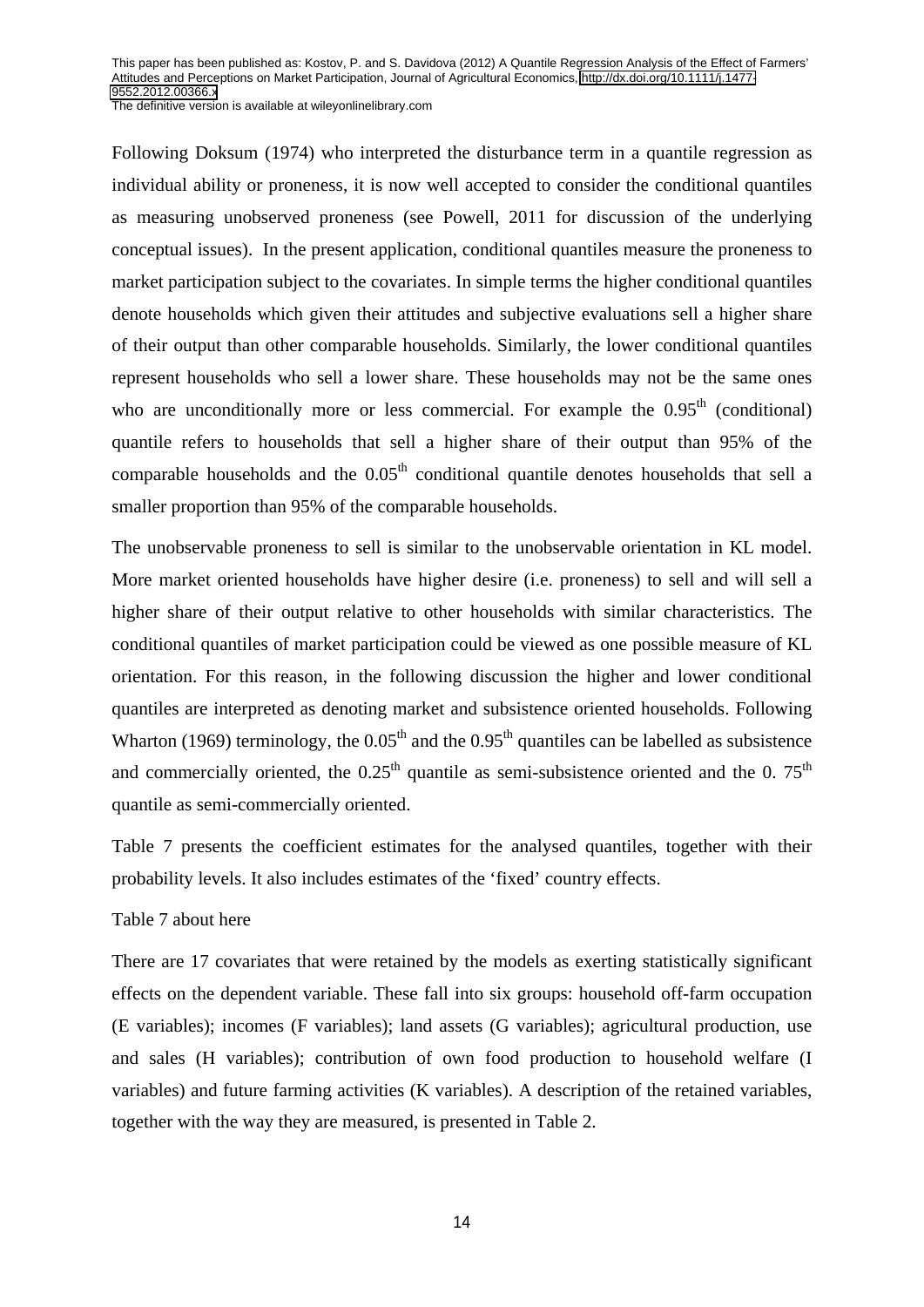The definitive version is available at wileyonlinelibrary.com

The estimation results indicate a clear clustering of the effects at the two extreme quantiles i.e. for subsistence and commercially oriented households. Most of the variables (11) affect the lowest quantile, and eight variables affect the two uppermost quantiles. The intermediate quantiles are affected by a smaller number of variables. Another general observation is that when a variable affects several quantiles, although the magnitude of the coefficients varies across the quantiles the sign does not change, so the direction of the effect does not differ across the quantiles.

The country fixed effects show that while at the two lower quantiles (subsistence and semisubsistence oriented households) only Poland has a statistically significant effect, the number of significant fixed effects increases with a more commercial orientation. For the commercially oriented farms, all countries but Poland have a statistically significant effect. While this could be affected by the small sample used in this study, it seems to suggest that more subsistence oriented farms are more homogeneous across countries, while for more commercially oriented farms country differences are more important.

There are two variables that influence all quantiles. The first is the agreement that the current aim in farming is to provide work for the household members (H2b). The estimated impact of this variable is negative, implying that a higher level of agreement with this statement is associated with more subsistence orientation. Higher scores for this variable suggest that farmers may pursue this objective at the price of underemployment and low labour productivity. In this case, farmers may not be competitive in the market and maybe forced to consume a great deal of their output. Therefore, it is not surprising that the coefficients of the variable are negative across all quantiles.

The other variable that affects all quantiles relates to the functioning of the land market (G9j). The respondents were asked about their agreement with the statement that they would like to sell land. At first glance, this variable seems to have the wrong sign since it shows a positive relationship. If land is sold, this would reduce output which, everything else being equal (e.g. the self-consumed quantity remaining unchanged), would decrease the marketed share. The willingness to sell land is expected to have a negative impact on the dependent variable. However, if the land under consideration for sale is underutilised (which is the reason for wanting to sell it) then a positive effect is materialised. Since the farmers may not be able to cultivate all their land, to improve the factor mix they need to sell (or rent out) land. Well-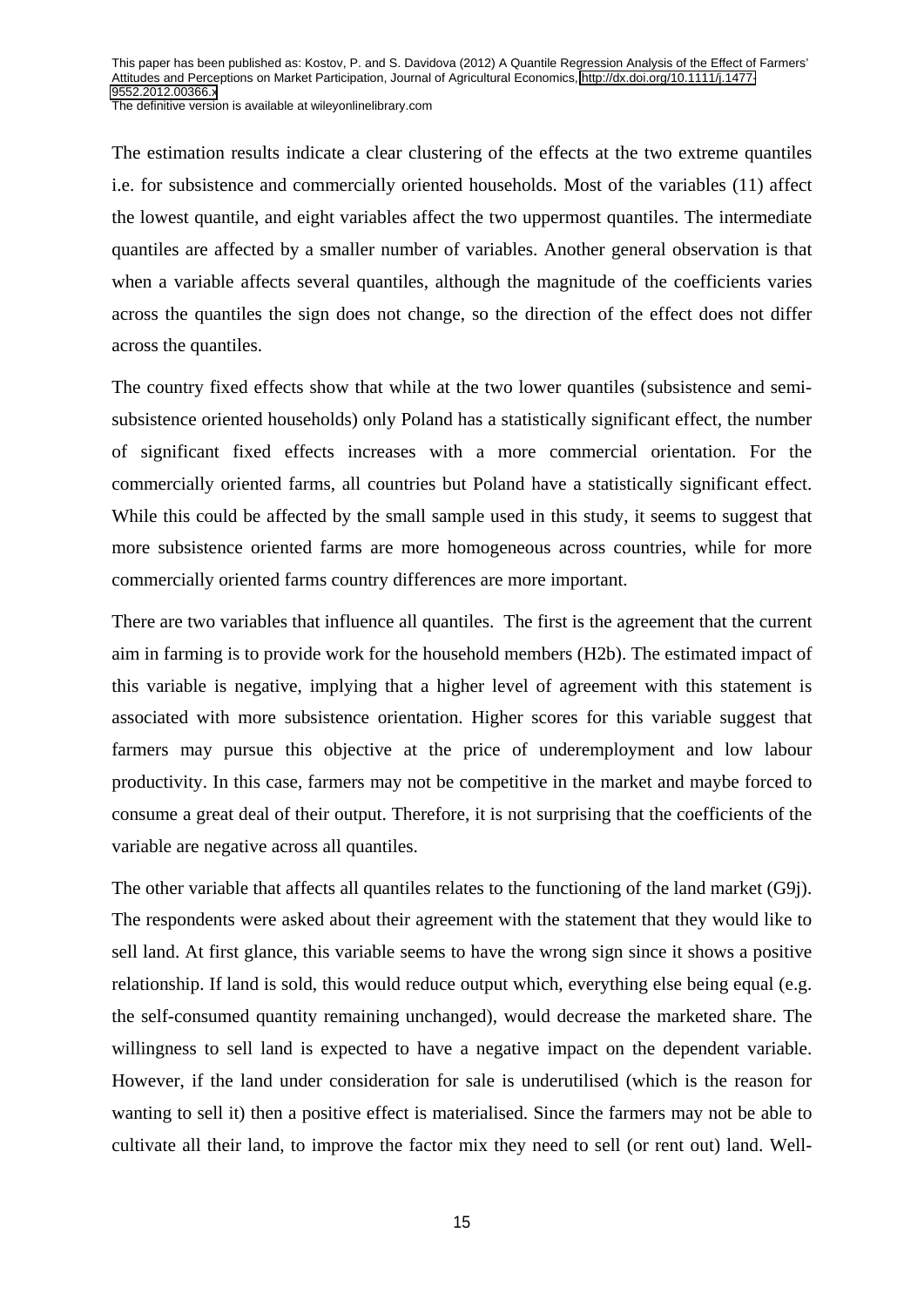The definitive version is available at wileyonlinelibrary.com

documented land market imperfections in NMS (e.g. Ciaian and Swinnen, 2006) impede land transactions.

The remaining empirically selected variables only affect some quantiles and not others. The interpretation below is structured according to the cluster of effects either in the lower or upper quantiles.

A wider range of variables is associated with lower proneness to sell suggesting that subjective factors are more important in shaping the market behaviour of subsistence oriented households. These variables can be grouped into those with a positive effect on market orientation (F7, H2e, H3c, H6f, K5, G9a) and those with a negative effect (E15h, I6\_2006, G9). The impact of these variables is discussed in turn.

The variable F7 contains information on the subjective assessment of respondents of their incomes and consumption in kind in 2006 in comparison to the situation in 2003, where increasing values indicate a perception of improvement. The perceived improvement exerts a positive impact, which is only observed for the 0.05<sup>th</sup> quantile.

H2e refers to the objectives in agricultural activity and reflects agreement with the statement that the main aim is to generate cash income. As expected, this objective is positively related to market orientation.

H3c refers to the use of agricultural business advice and information. It shows a positive impact only present at the two lower  $(q=0.05$  and  $q=0.25)$  quantiles (i.e. for subsistence and semi-subsistence oriented households). When farmers are more commercially oriented, they are likely to have gained both experience and knowledge through advisory services, showing that the marginal effect of additional advice decreases with the increasing market orientation.

The next variable from the same group H6f 'We lack information and advice on markets and prices' also has a positive impact at the lowest quantile. This variable reflects the perceived need for information and advice. As the ability to sell increases in the higher quantiles this perception diminishes and its effects on market orientation disappear.

A more optimistic evaluation of the mid-term (next 5 years) economic prospects of the farm, as measured by K5, exerts a positive impact again on lowermost quantile only (q=0.05). It is more important for subsistence oriented farms since often they face a strategic decision on whether to become more market oriented or cease farming altogether, a decision influenced by the evaluation of future economic prospects.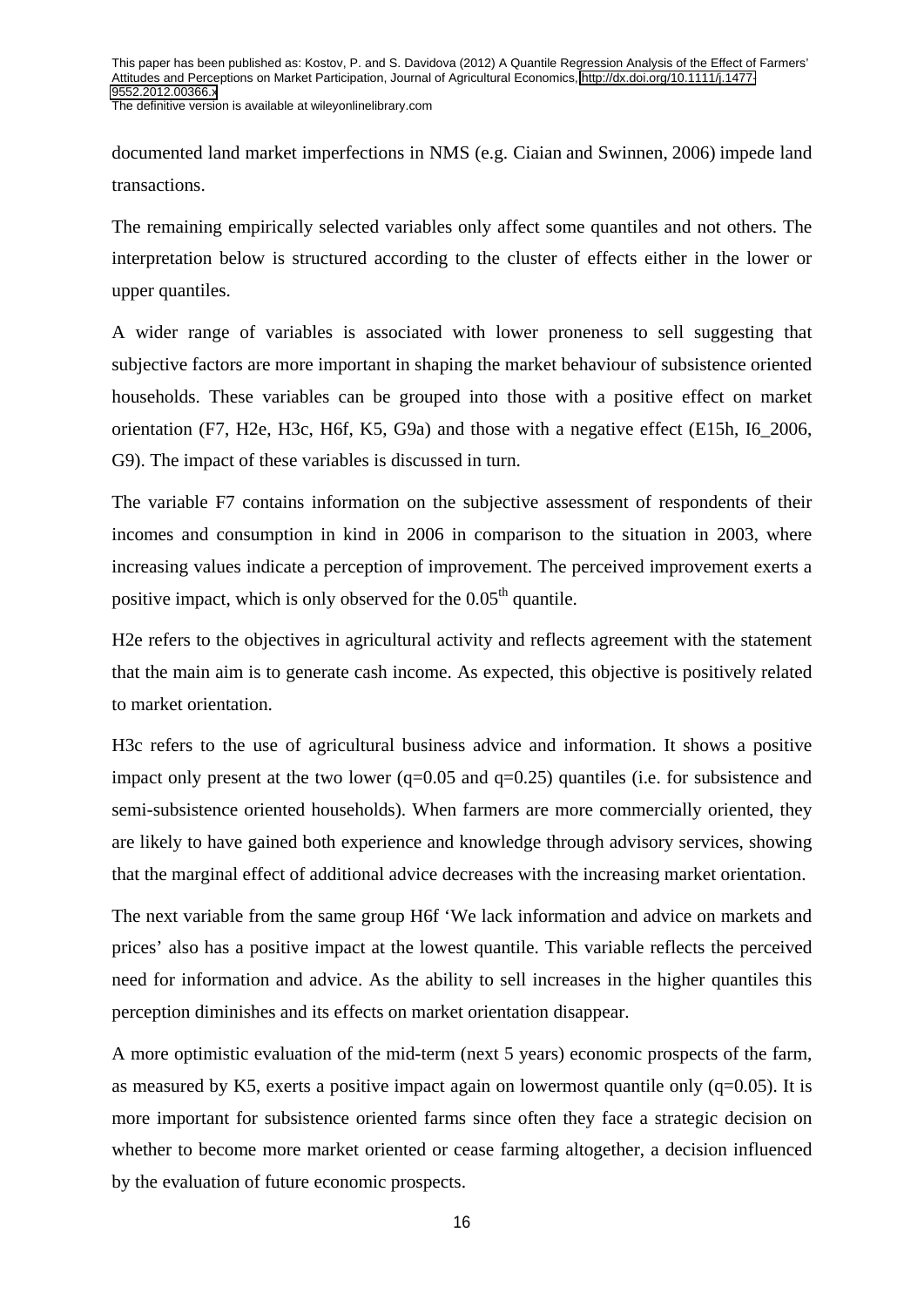The definitive version is available at wileyonlinelibrary.com

G9a ('Would like to buy more land') has a positive impact but only for the lowest quantile  $(q=0.05)$ . The disappearance of this effect for the higher quantiles suggests that other factors than land ownership dominate the participation outcome for more market oriented farms in our sample.

Several variables negatively affect the market orientation mainly at the lowest quantile. The first variable is the judgement about the contribution of own food production to household welfare (I6\_2006). As expected, the relationship is negative. Those households in the lowest quantile who feel that the contribution is very important have lower proneness to sell. KL model explicitly labels those as farmers with subsistence orientation since their primary objective in farming is household consumption.

The next variable that exerts a negative effect on market orientation of the lower quantiles  $(q=0.05$  and  $q=0.25$ ), G9f, indicates that respondents wish to rent-in more land. Swinnen and Vranken (2008) argue that corporate farms in the NMS have led to imperfect competition in the land markets influencing the rent rates and rental contract conditions at the expense of individual farmers.

E15h measures insufficient availability of low cost credit as a constraint to engaging in offfarm business, which impacts on both tails (subsistence, semi-commercial and commercial orientation) but does not appear for the intermediate quantiles.

The other aspect of interest concerns the variables that mainly influence the two uppermost quantiles, i.e. the farmers most prone to sell (semi-commercially and commercially oriented households). The analysis indicates four variables that affect negatively the expansion of their market activity (H6g, K10a, G9d and G9o).

The first variable (H6g) is the agreement with the statement that they cannot meet the standards of public and private regulations which affects negatively their market orientation. This is an important policy result since it demonstrates a market participation constraint for households who are both willing and able to participate in output markets. Traditionally, public sector agents set and enforce such standards but private standards, including buyer specific standards particularly set by supermarkets, have become increasingly prominent in the modern, usually global food supply chain. However, there are costs of certification and they may inhibit market participation. The fact that this variable does not affect more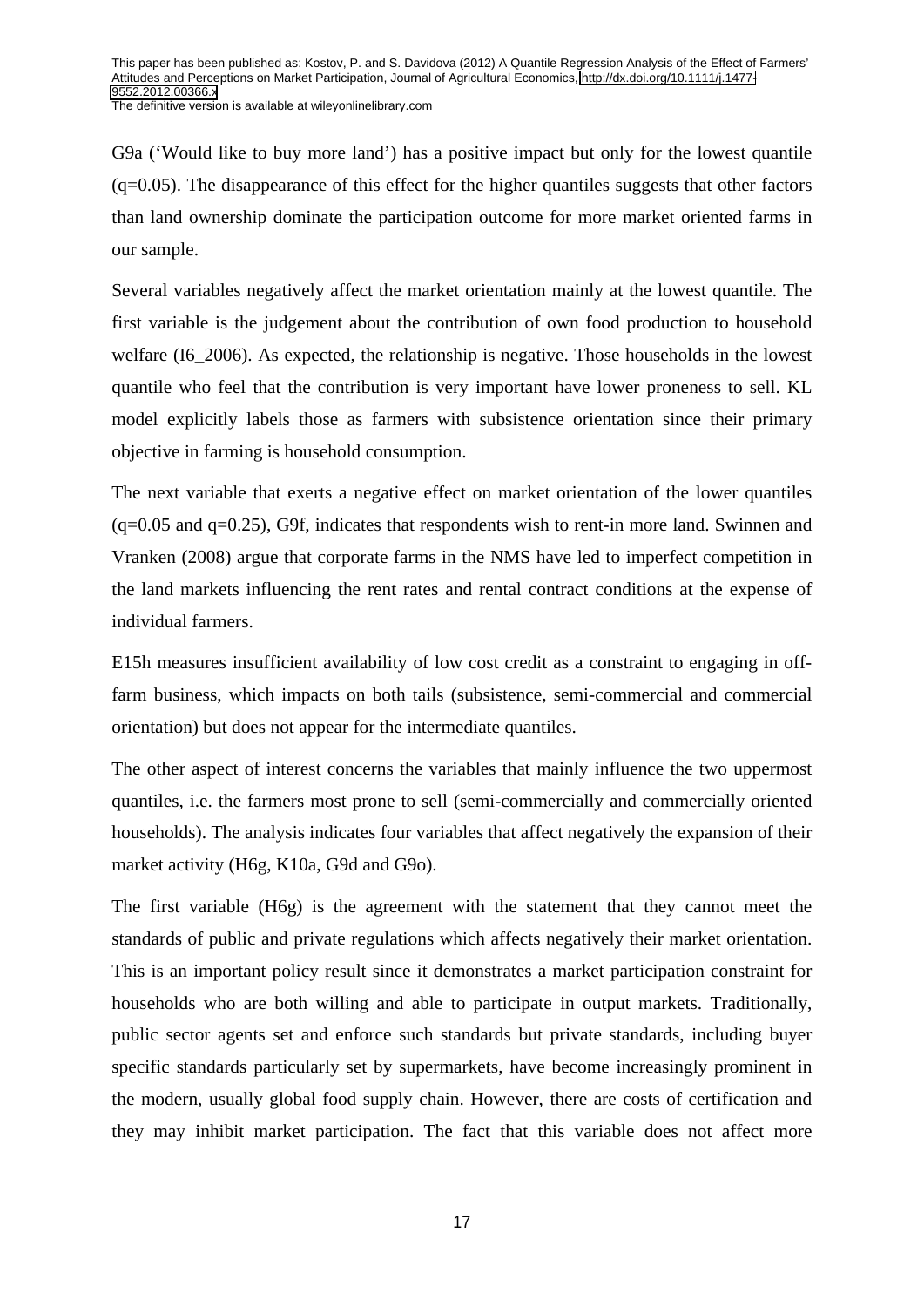The definitive version is available at wileyonlinelibrary.com

subsistence oriented farmers suggests that they use some shorter food chains without attempting to enter the modern supply chain.

Another set of evaluations about households' abilities to adapt to the EU regulations has been retained by the model. K10a contains households' assessment on how easy or demanding is for them to adjust to the EU veterinary and phytosanitary standards. It exerts negative impact on the higher quantiles. The higher values of the variable indicate that households perceive that adapting to the standards is easy. There is not an intuitive interpretation of the negative sign of this variable.

At the higher quantiles  $(q=0.75 \text{ and } 0.95)$  one way to further their commercial orientation is to have efficient agricultural factor markets. The last two variables that affect negatively the further market orientation of the semi-commercially and commercially oriented farmers imply land market imperfections. This underlines once again farmers' opinions about difficulties in land transactions.

#### **6. Conclusions**

This study focuses on the impact of motivations, perceptions and attitudes of agricultural households in five EU NMS – Bulgaria, Hungary, Poland, Romania and Slovenia – on their market orientation. Understanding the effect of their subjective evaluations of facilitators and barriers to commercialisation on their marketing behaviour is important to inform agricultural and rural policies. The conceptual framework is based on Kostov and Lingard (2004), suggesting that objective factors influence market behaviour through their subjective evaluations.

One of the contributions of this study is that it employs a more rigorous method than previous studies in this area to model the differing effect of covariates on conditional market participation, i.e. a quantile regression. The methodology applied is coupled with the Bayesian adaptive lasso to simultaneously select important covariates and estimate the corresponding quantile regression models. It provides more detailed insights that may help policy makers better target those subsistence and semi-subsistence oriented farmers who would like to integrate further into the output markets, insights which cannot be achieved by the mean regression methods prevailing in most previous research.

The empirical results indicate that, first, the patterns of the variables included in the model vary across different quantiles and, second, the impact of individual variables varies across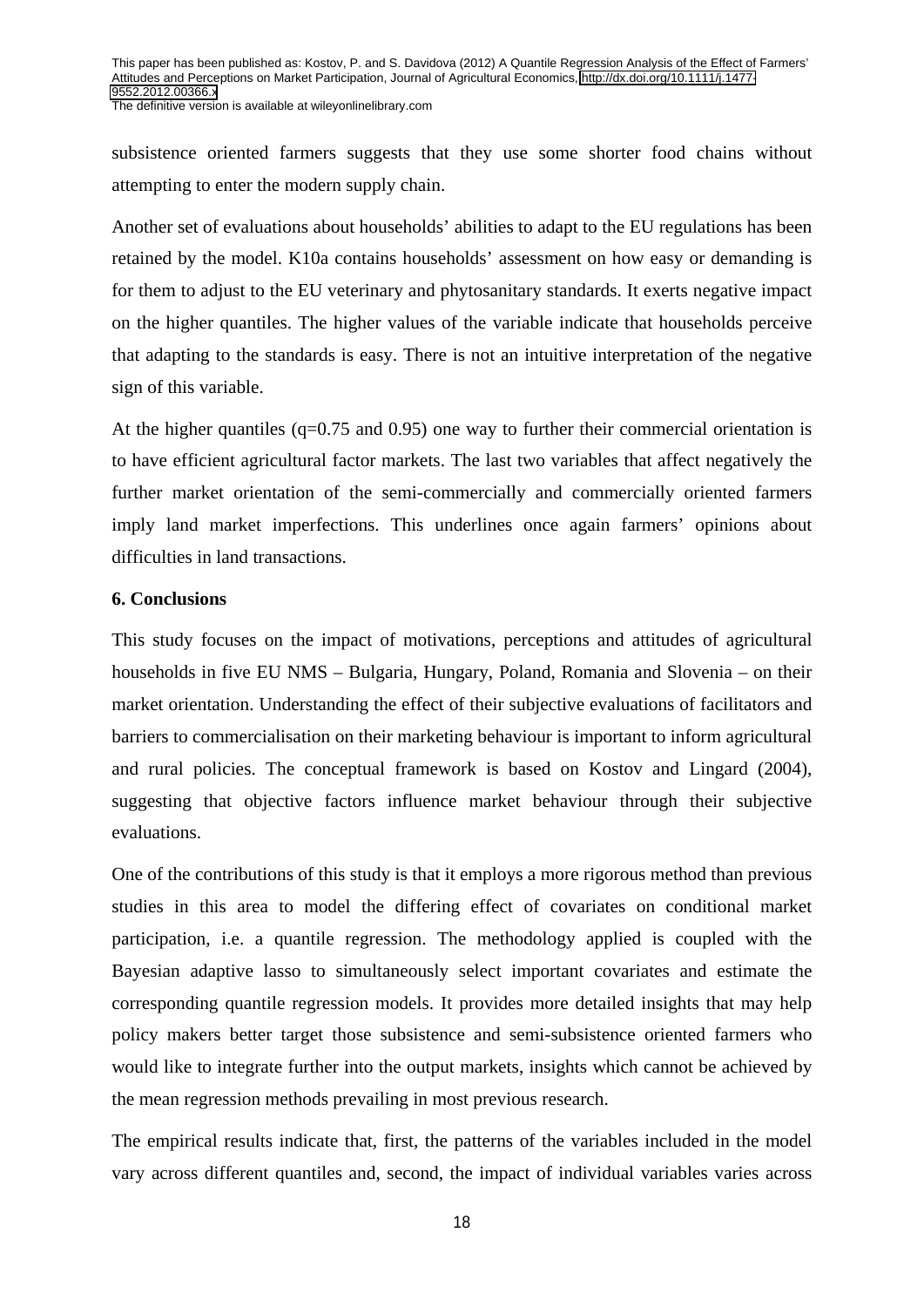This paper has been published as: Kostov, P. and S. Davidova (2012) A Quantile Regression Analysis of the Effect of Farmers' Attitudes and Perceptions on Market Participation, Journal of Agricultural Economics,<http://dx.doi.org/10.1111/j.1477-> <9552.2012.00366.x> The definitive version is available at wileyonlinelibrary.com

different types of farmers according to their market orientation. In particular, only two variables affect all quantiles while the effects of the variables included in the empirical model vary across different quantiles. Some variables affect the proneness to sell in the lower quantiles (i.e. for subsistence and semi-subsistence oriented farmers) only, while other variables are only significant at the upper quantiles (for semi-commercial and commercially oriented farmers).

The results highlight the heterogeneity of farm households and the impact of their subjective motivations, attitudes and evaluations of future prospects on their marketing behaviour. Only two of the 17 variables retained by the model as being statistically significant in determining market orientation are important for all five analysed quantiles. The remaining variables affect some quantiles but not others. It is interesting that clustering of effects has emerged since most of the variables affect mainly, first, the lowest quantile (subsistence oriented farmers) and, second, the two upper quantiles, of semi-commercially and commercially oriented farmers. This suggests that the marginal effects of subjective perceptions and attitudes on farmers' orientation are large for farmers with a specific orientation but not for farmers with a different one. This implies that policy measures have to be more targeted and that blanket measures, if effective at all, may not be effective for the overall policy target group.

The results also suggest a potential role for the advisory services in facilitating market participation of subsistence and semi-subsistence oriented farmers. In the current (2007- 2013) EU rural development policy there is support for advisory services amounting to 80% of the eligible cost per service and capped at 1,500 Euro. However, the main focus is on advice on how to keep the land in good agri-environmental conditions (GAEC) and meet the occupational and safety standards, thus the emphasis is on the conditions necessary to receive direct payments from CAP Pillar 1, which is not very beneficial for small and not well market integrated farmers (Council Regulation 1698/2005). In the proposal for the new regulations post-2013, the focus is widened with actions necessary to mitigate climate change and maintain biodiversity – but again nothing specific for the millions of semi-subsistence farmers. There is a general provision that "advice may also cover issues linked to the economic, agricultural and environmental performance of the holding or enterprise" (COM(2011) 627 final/2:13), thus advice on market participation is not precluded but at the same time is not targeted either. The empirical results also show the need for more targeted

19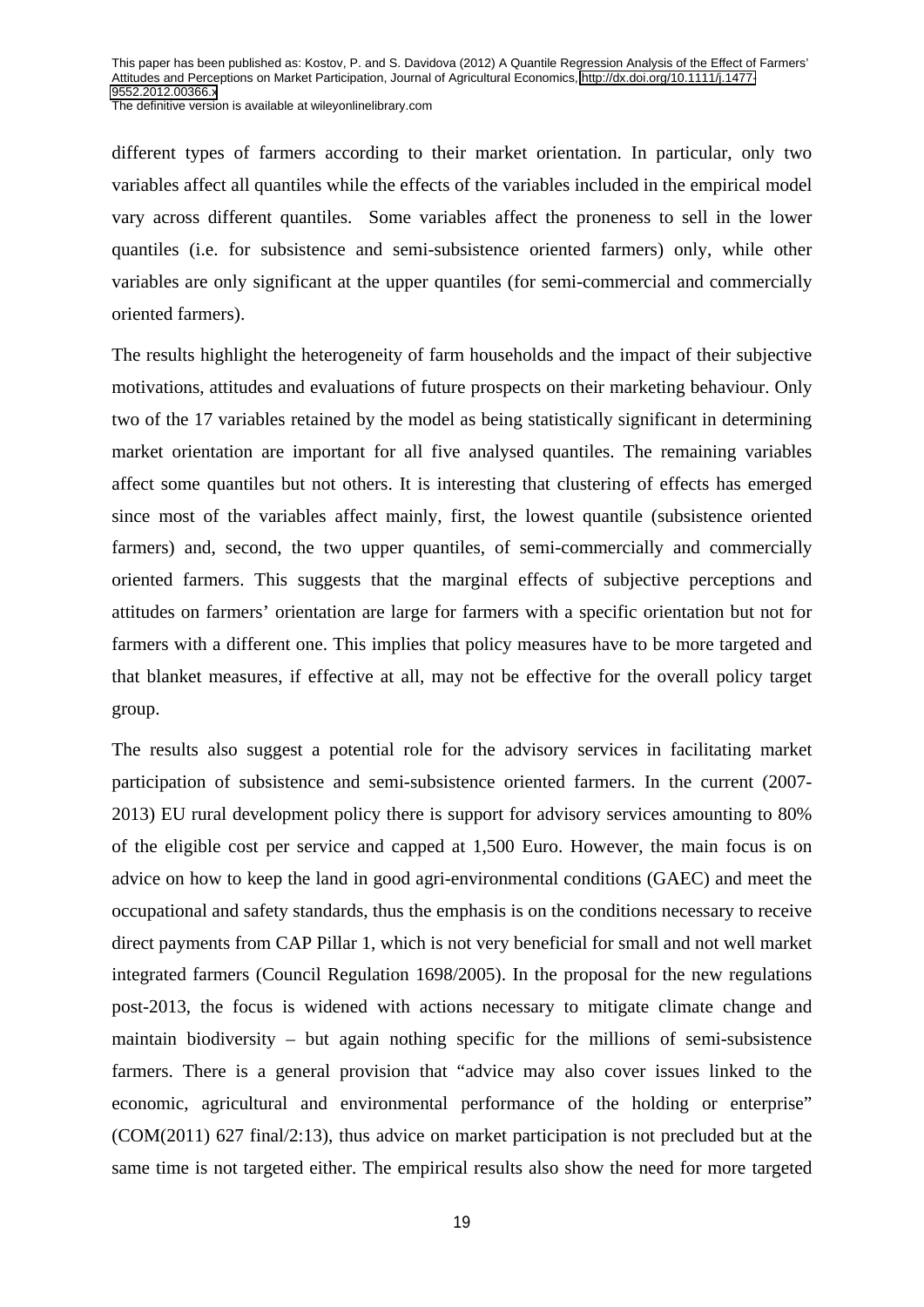The definitive version is available at wileyonlinelibrary.com

training and advice to semi-commercially and commercially oriented farmers to meet public and private food safety and quality standards.

The model retained five variables related to agricultural land transactions and the legal requirements for such transactions. The interpretation of these effects on different quantiles is not easy. We have identified the associations between our explanatory variables and the degree of market orientation, but cannot provide convincing and reliable interpretations of the implications of these associations for the transition from subsistence to commercial farming, More research is needed including the development of a coherent and consistent theory of transition to explain these associations.

#### **References**

- Alhamzawi, R., Yu, K. and Benoit, D.F 'Bayesian adaptive LASSO quantile regression', *Statistical Modelling*, (2012), 12, pp. 279-297.
- Barrett, C. 'Smallholder market participation: Concepts and evidence from Eastern and Southern Africa', *Food Policy* Vol. 33, (2008) pp. 299-317.
- Belloni, A. and Chernozhukov, V. *L1-penalized quantile regression in high-dimensional sparse models*, Working Paper 10/09 (Centre for Microdata Methods and Practice, Institute for Fiscal Studies, 2009).
- Benoit, D. F., Al-Hamzawi, R., Yu, K. and Van den Poel, D., (2012) BayesQR: Bayesian quantile regression, Version 1.3, <http://CRAN.R-project.org/package=BayesQR>.
- Bezemer, D.J. 'Credit Markets for Agriculture in the Czech Republic', *Europe-Asia Studies*, Vol. 54, (2002) pp. 1301-1317.
- Bottai, M., Cai, B. and McKeown R. E., 'Logistic quantile regression for bounded outcomes', *Statistics in Medicine*, 29 ( 2), (2009), 309-317.
- Buchinsky, M. 'Changes in the U.S. wage structure 1963-1987: Application of quantile regression', *Econometrica,* 62, (1994), 405–458.
- Cadot, O., Dutoit, L. and Olarreaga, M. *How costly is it for poor farmers to lift themselves out of subsistence?* World Bank Policy Research Working Paper No 3881 (The World Bank, April 2006).
- Chaserant, C.. 'Cooperation, contracts and social networks: From a bounded to a procedural rationality approach', *Journal of Management and Governance*, Vol. 7, (2003) pp 163- 186.
- Chernozhukov, V and I. Fernandez-Val, 'Subsampling Inference on Quantile Regression Processes', *Sankhya,* (2005), 67(2), pp. 253-276.
- Ciaian, P. and Swinnen, J.F.M. 'Land market imperfections and agricultural policy impacts in the new EU Member States: a partial equilibrium analysis', *American Journal of Agricultural Economics,* Vol. 88, (2006) pp. 799-815.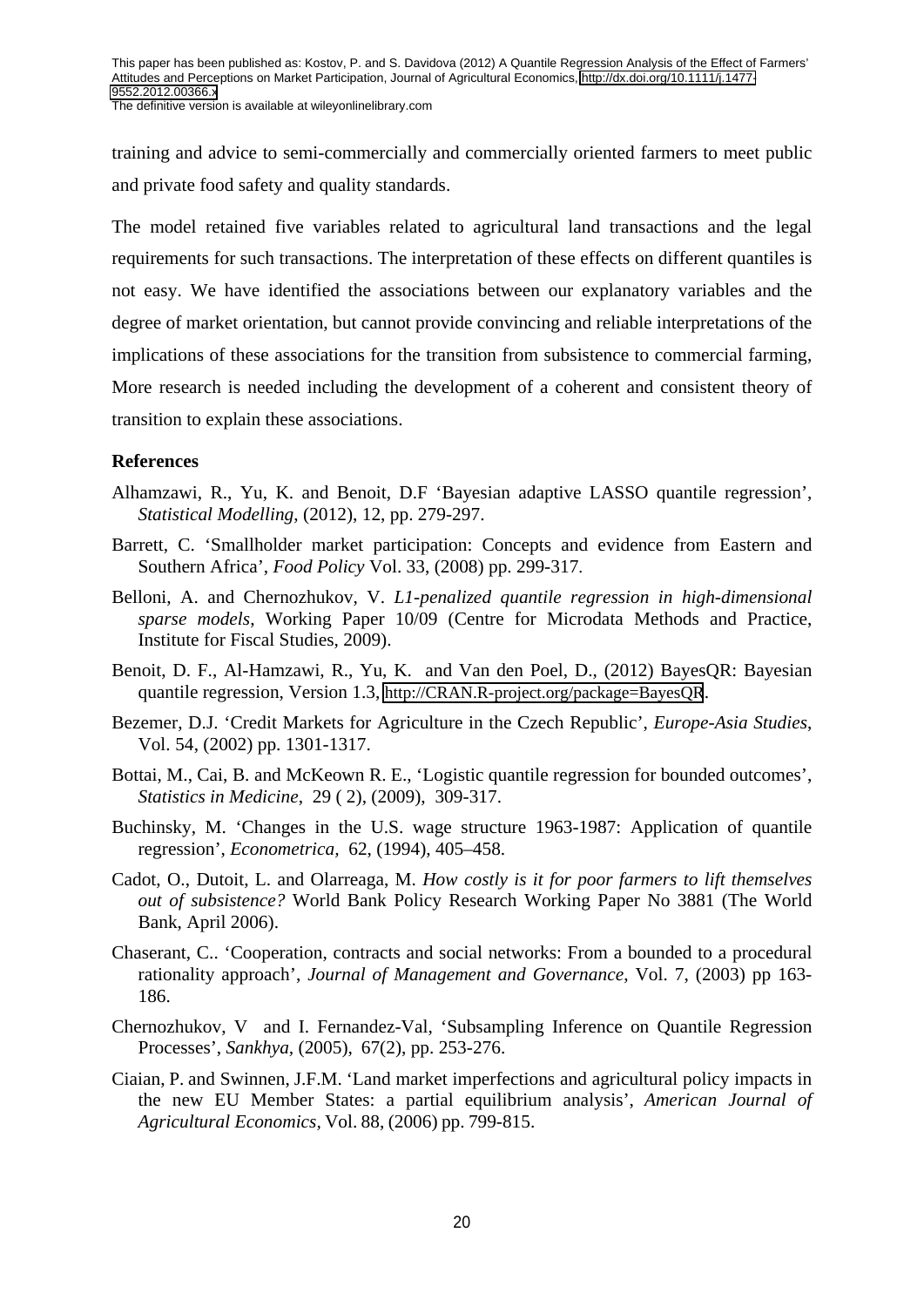The definitive version is available at wileyonlinelibrary.com

- COM(2011) 627 final/2 Proposal for a Regulation of the European Parliament and of the Council on support for rural development by the European Agricultural Fund for Rural Development (EAFRD), Brussels 19.10.2011.
- Council Regulation (EC) No 1698/2005 on support for rural development by the European Agricultural Fund for Rural Development (EAFRD), Official Journal of the European Union, L277 21.10.2005.
- Davidova, S. 'Semi-subsistence farming: An elusive concept posing thorny policy issues', Presidential address, *Journal of Agricultural Economics* Vol. 62, (2011) pp. 503-524.
- Davidova, S., Fredriksson, L. and Bailey, A. 'Subsistence and semi-subsistence farming in selected EU new Member States', *Agricultural Economics,* Vol. 40, (2009) pp. 733-744.
- Davidova, S., Fredriksson, L., Gorton, M., Mishev, P. and Petrovici, D. 'Subsistence farming, incomes and agricultural livelihoods in the new Member States of the European Union, *Environment and Planning C Government and Policy,* Vol. 30 (2012) pp. 209-227.
- Davis, J., Buchenrieder. G. and Thomson, K. 'Rural Credit for Individual Farmers: A Survey Analysis of Rural Financial Markets', in Davidova S. and Thomson K. (eds) (2003) *Romanian Agriculture and Transition toward the EU* (Lanham/Boulder/New York/Oxford, Lexington Books).
- De Janvry, A., Fafchamps, M. and Sadoulet, E. (1991) 'Peasant household behaviour with missing markets: Some paradoxes explained', *The Economic Journal,* Vol. 101**,** (1991) pp. 1400-1417.
- Doksum, K., 'Empirical probability plots and statistical inference for nonlinear models in the two sample case', Annals of Statistics, 2 (1974), pp. 267–277.
- Eide, E. and Showalter, M. H., The effect of school quality on student performance: A quantile regression approach, *Economics Letters*, 58, (1998), 345–350
- European Network for Rural Development (ENRD). *Semi-subsistence farming in Europe: Concepts and key issues* (Background paper prepared for the seminar "Semi-subsistence farming in the EU: Current situation and future prospects", Sibiu Romania 13-15 October 2010) available at: [http://enrd.ec.europa.eu/app\\_templates/filedownload.cfm?id=FB3C4513-AED5-E24F-](http://enrd.ec.europa.eu/app_templates/filedownload.cfm?id=FB3C4513-AED5-E24F-)<E70A-F7EA236BBB5A> (last accessed 1 November 2011).
- Fan, J. and Li, R. (2001), 'Variable selection via nonconcave penalized likelihood and its oracle properties', *Journal of the American Statistical Association*, Vol. 96, (2001) pp. 1348-1360.
- Fritzsch, J., Wegener, S., Buchenrieder, G., Curtiss, J. and Gomez y Paloma, S. 'Is there a future for semi-subsistence farm households in Central and Southeastern Europe? A multiobjective linear programming approach', *Journal of Policy Modeling*, Vol. 33, (2011) pp. 70-91.
- Gelfand, A. E., A. F. M. Smith and T.-M. Lee, 'Bayesian Analysis of Constrained Parameter and Truncated Data Problems Using Gibbs Sampling', *Journal of the American Statistical Association*, 87(418), (1992) pp. 523-532.

Hans, C. 'Bayesian lasso regression', *Biometrika*, Vol. 96, (2009) pp. 835–845.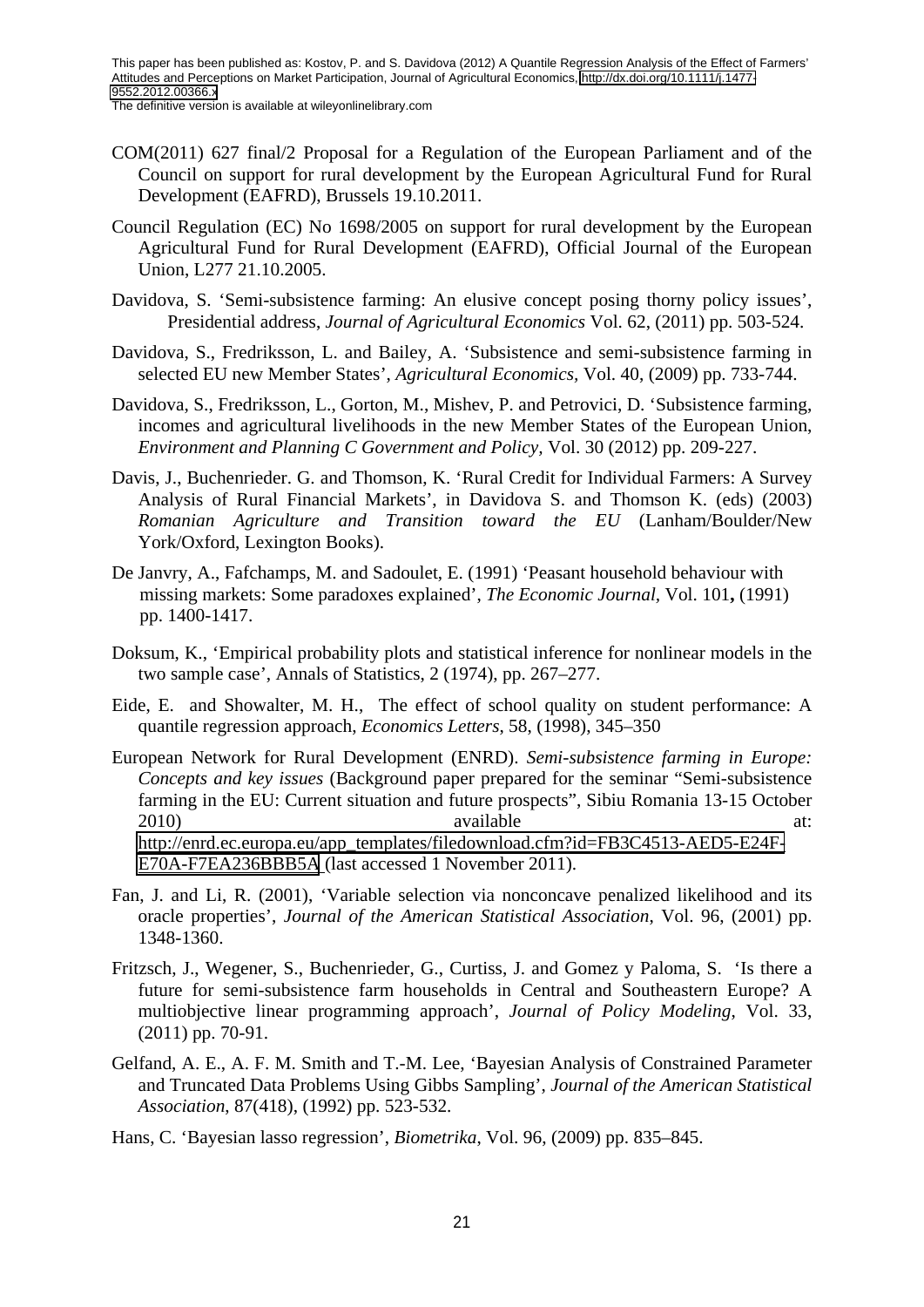The definitive version is available at wileyonlinelibrary.com

- He, X. and L.X. Zhu, 'A lack-of-fit test for quantile regression', *Journal of the American Statistical Association*, 98(464), (2003), pp. 1013–1022.
- Ji, Y., N. Lin and B Zhang, 'Model selection in binary and tobit quantile regression using the Gibbs sampler', *Computational Statistics & Data Analysis*, 56(4), (2012), pp. 827–839.
- Key, N., Sadoulet, E. and De Janvry, A. 'Transactions costs and agricultural household supply response, *American Journal of Agricultural Economics,* Vol, 82**,** (2000) pp. 245- 259.
- Koenker, R. 'Quantile Regression for Longitudinal Data' , *Journal of Multivariate Analysis*, 91, (2004), pp. 74-89.
- Koenker, R. and Bassett, G. 'Regression quantiles', *Econometrica*, Vol. 46, (1978) pp. 33-50.
- Koenker, R. and Machado, J. 'Goodness of fit and related inference processes for quantile regression', *Journal of the American Statistical Association*, Vol. 94, (1999) pp. 1296- 1310.
- Koenker, R. *Quantile Regression* (Econometric Society Monograph Series, Cambridge: Cambridge University Press, 2005).
- Kostov, P. and J. Lingard 'Subsistence agriculture in transition economies: its roles and determinants', *Journal of Agricultural Economics*, Vol. 55, (2004) pp. 565-579.
- Kostov, P. and J. Lingard 'Subsistence farming in transitional economies: lessons from Bulgaria', *Journal of Rural Studies*, Vol. 18, (2002) pp. 83-94.
- Langlois, R. (1992). 'Transaction cost economics in real time', *Industrial and Corporate Change*, Vol1, (1992) pp. 99-127.
- Latruffe, L. 'The impact of credit market imperfections on farm investment in Poland', *Post-Communist Economies*, Vol. 17, (2005) pp. 349-362.
- Latruffe, L., Davidova, S. and Desjeux, Y. Perpetuation of subsistence farming in Western Balkans: The role of factor market imperfections. *82nd Annual Conference of the UK Agricultural Economics Society (AES)* (Royal Agricultural College, 31 March-2 April 2008).
- Latruffe, L., Davidova, S., Douarin, E. and Gorton, M. 'Farm expansion in Lithuania after accession to the EU: The role of CAP payments in alleviating potential credit constraints', *Europe-Asia Studies*, Vol. 62, (2010) pp. 351-365.
- Li, Q., Xi, R. and Lin, N. 'Bayesian regularized quantile regression', *Bayesian Analysis*, Vol. 5, (2010) pp. 1-24.
- Li, Y. and Zhu, J. 'L1-Norm quantile regression', *Journal of Computational and Graphical Statistics,* Vol. 17, (2008) pp. 1-23.
- Löfgren, H. and Robinson, S. 'Nonseparable farm household decisions in a computable general equilibrium model', *American Journal of Agricultural Economics,* Vol. 81**,** (1999) pp. 663-670.
- Macours, K. and Swinnen, J. F. M. 'Agricultural Labor Adjustments in Transition Countries: The Role of Migration and Impact on Poverty', *Review of Agricultural Economics,* Vol. 27, (2005) pp. 405-411.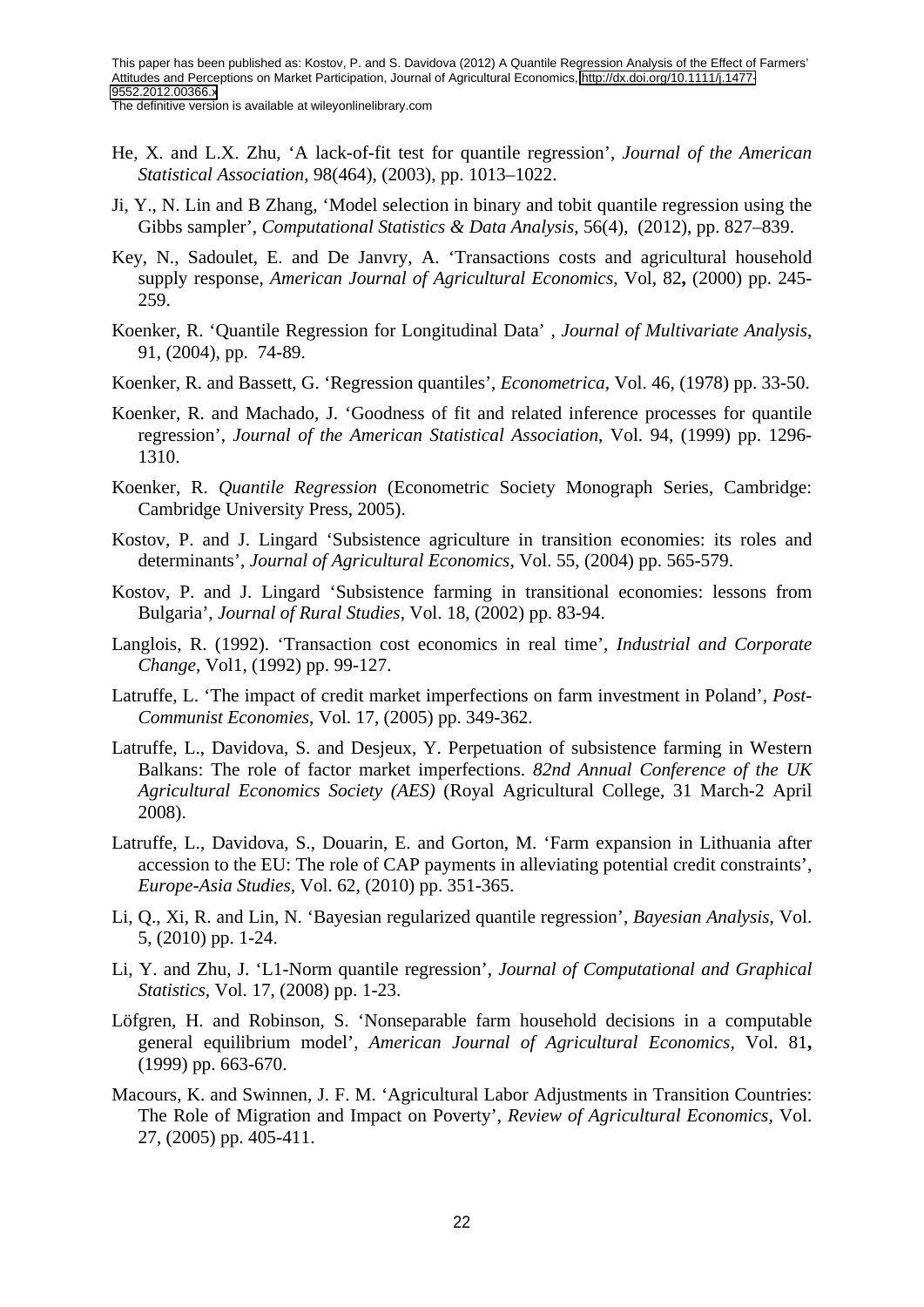The definitive version is available at wileyonlinelibrary.com

- Miracle, M. 'Subsistence agriculture: Analytical problems and alternative concepts', *American Journal of Agricultural Economics*, Vol. 50, (1968) pp. 292-310.
- Möllers, J., Buchenrieder, G. and Csaki, C. (eds.) *Structural Change in Agriculture and Rural Livelihoods: Policy Implications for the New Member States of the European Union* Vol. 61 (IAMO: Haale, 2011).
- Park, T. and Casella, G. 'The Bayesian LASSO', *Journal of the American Statistical Association,* Vol. 103, (2008) pp. 681-686.
- Petrick, M. 'A microeconometric analysis of credit rationing in the Polish farm sector', *European Review of Agricultural Economics*, Vol. 31, (2004) pp. 77-101.
- Petrick, M. and Tyran, E. 'Development perspective of subsistence farmers in Southeastern Poland: Social buffer stock or commercial agriculture' in Abele, S. and Frohberg, K. (eds.), *Subsistence agriculture in Central and Eastern Europe: How to break the vicious circle* (conference proceedings, IAMO: Halle, 2003).
- Petrovici, D. and Gorton, M. 'An evaluation of the importance of subsistence food production for assessments of poverty and policy targeting: Evidence from Romania', *Food Policy,* Vol. 30**,** (2005) pp. 205-223.
- Powell, D, 'Unconditional Quantile Regression for Exogenous or Endogenous Treatment Variables', (2011), WR-824, RAND Labor and Population working paper series.
- Powell, J. L. 'Censored Regression Quantiles' *Journal of Econometrics,* 32, (1986), pp.143- 155.
- Reed, C., Dunson, D. and Yu, K. *Bayesian variable selection in quantile regression*, Technical report (Department of Mathematical Sciences, Brunel University, 2009).
- Rizov, M. and Swinnen, J. F. M. 'Human capital, market imperfections, and labor reallocation in transition', *Journal of Comparative Economics,* Vol. 32, (2004) pp. 745- 774.
- Stiglitz, J. E. and Weiss, A. 'Credit rationing in markets with imperfect information', *American Economic Review*, Vol. 71, (1981) pp. 393-410.
- Swinnen, J. and Gow, H. 'Agricultural credit problems and policies during the transition to a market economy in Central and Eastern Europe', *Food Policy*, Vol. 24, (1999) pp. 21-47.
- Swinnen, J. and Vranken L. *Review of transitional restrictions on acquisition of agricultural land in NMS* (Brussels: CEPS, 2008) available at: [http://ec.europa.eu/internal\\_market/capital/docs/study\\_en.pdf](http://ec.europa.eu/internal_market/capital/docs/study_en.pdf) (last accessed 6 January 2012).
- Tibshirani, R. J. 'Regression shrinkage and selection via the LASSO', *Journal of the Royal Statistical Society, Series B*, Vol. 58, (1996) pp. 267-288.
- Wharton, C. R. Jr. 'Subsistence agriculture: Concepts and scope, in Wharton, C. R. Jr (ed), *Subsistence Agriculture and Economic Development* (New Brunswick, NJ: Transaction Publishers, (1969), pp.12-20).
- Wu, Y. and Liu, Y. 'Variable selection in quantile regression', *Statistica Sinica*, Vol. 19, (2009) pp. 801–817.
- Yu, K. and Moyeed, R. A. 'Bayesian quantile regression', *Statistics and Probability Letters*, Vol. 54, (2001), pp. 437-447.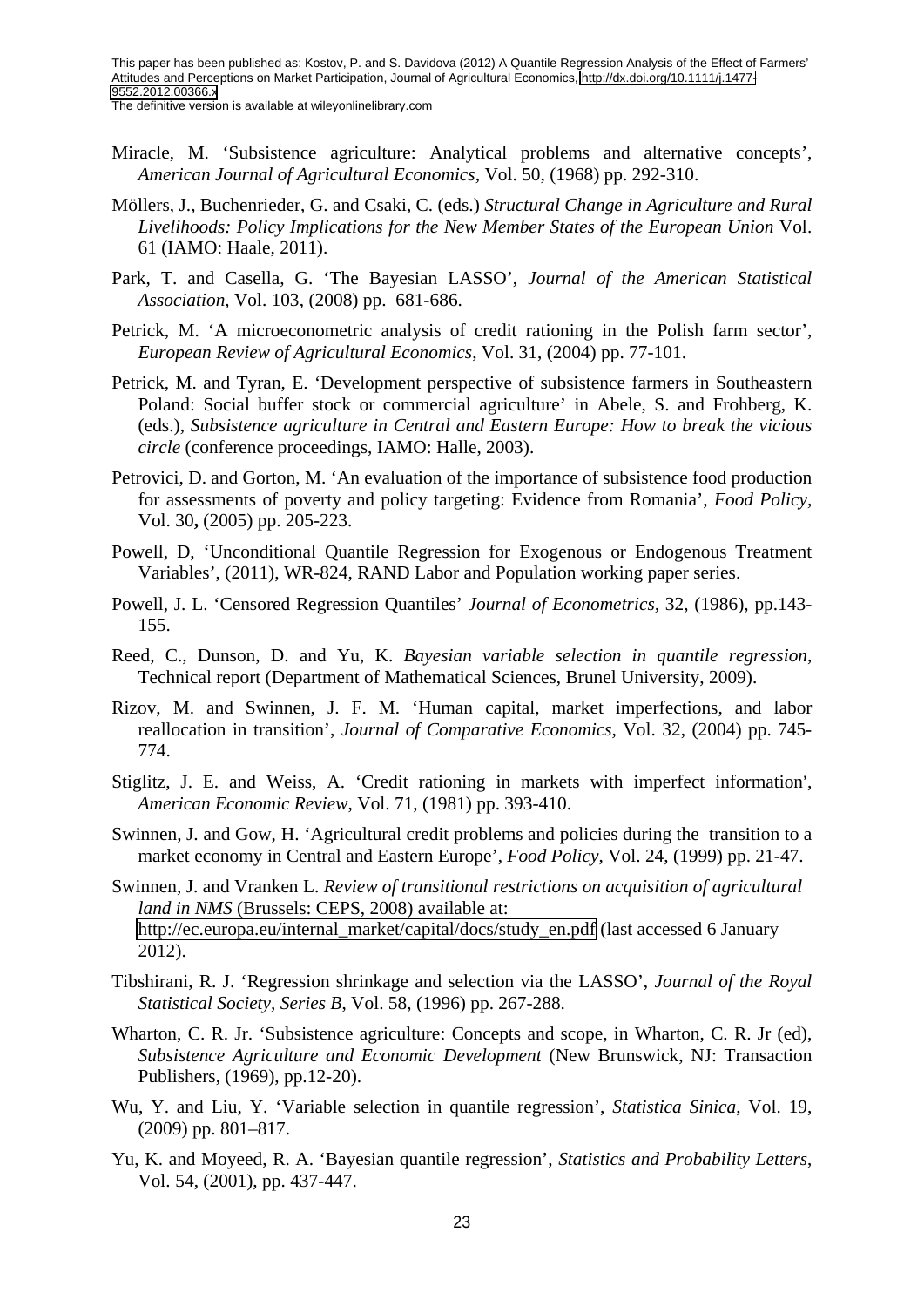The definitive version is available at wileyonlinelibrary.com

Zou, H. and Yuan, M. 'Regularized simultaneous model selection in multiple quantiles regression', *Computational Statistics & Data Analysis*, Vol. 52, (2008) pp. 5296–5304.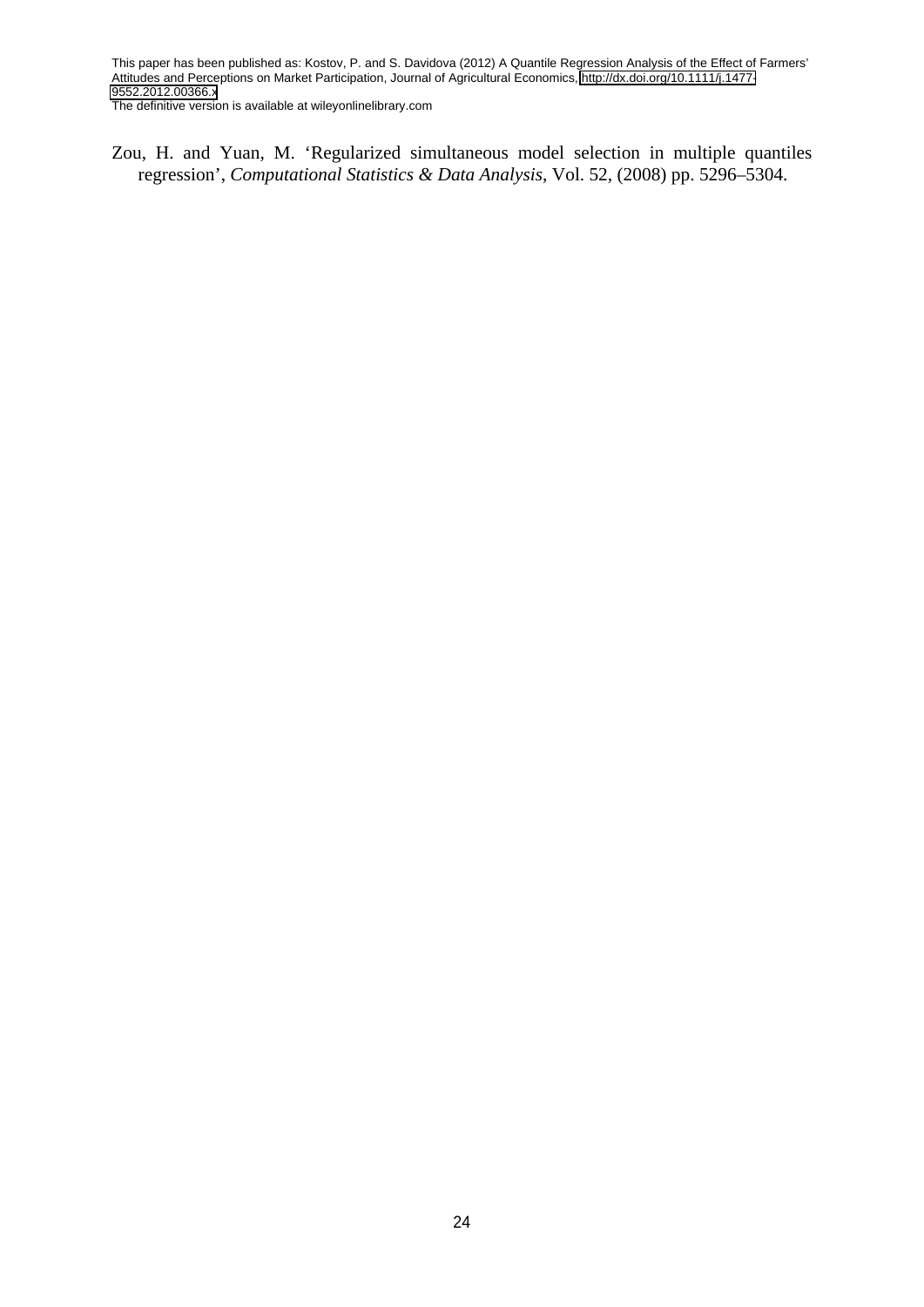The definitive version is available at wileyonlinelibrary.com

Figure 1. Histograms of the households included and excluded from the analysed sample, according to the share of output sold.



## **Histogram of included households**

## **Histogram of excluded households**

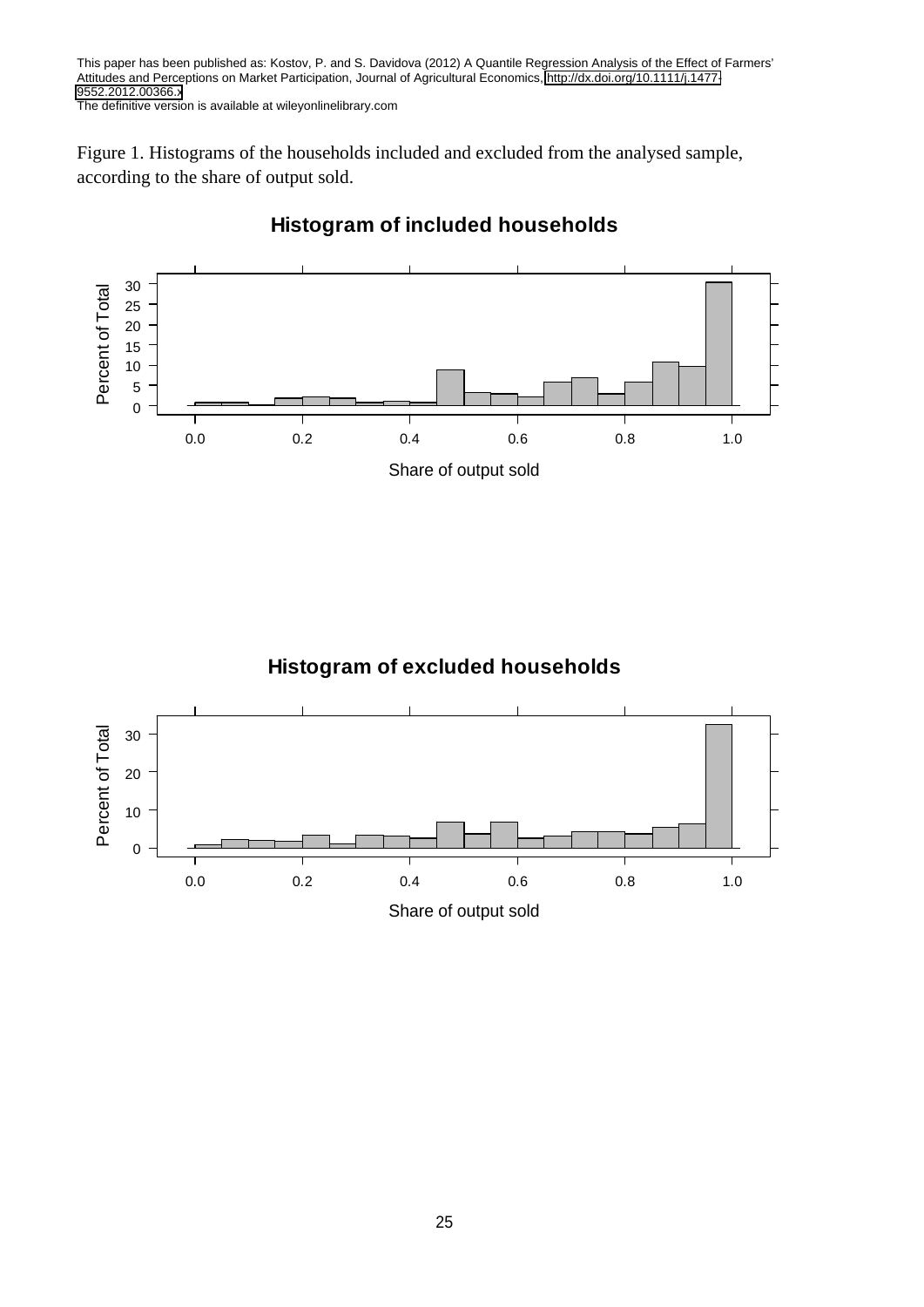The definitive version is available at wileyonlinelibrary.com

| Table 1. Tests of the difference between farms included in and excluded from the sample (in term |  |  |  |  |  |  |
|--------------------------------------------------------------------------------------------------|--|--|--|--|--|--|
| of the market participation values)                                                              |  |  |  |  |  |  |

| Test          | <b>Test Statistic</b> | P-value  |  |
|---------------|-----------------------|----------|--|
| T-test        | 2.97                  | $0.00\,$ |  |
| Wilcoxon test | 73244.5               | 0.08     |  |
|               |                       |          |  |

#### Table 2. Description of the variables retained in the model

| <b>Variable</b>  | <b>Description</b>                                                                                                                                       | <b>Measure</b>                                                                          |
|------------------|----------------------------------------------------------------------------------------------------------------------------------------------------------|-----------------------------------------------------------------------------------------|
| E15h             | Rate the importance of Insufficient availability of low cost credit for why no household<br>member currently works self-employed in a non-farm business: | $(1)$ Not important to $(5)$ Very important                                             |
| F7               | How is your overall cash incomes and consumption in kind compared with 2003                                                                              | $(1)$ much worse off to $(5)$ much better off                                           |
| H <sub>2</sub>   | Statements regarding your current aims for agricultural production                                                                                       | $(1)$ totally disagree to $(5)$ totally agree                                           |
| H2b              | To provide work for household members                                                                                                                    |                                                                                         |
| H <sub>2</sub> e | To generate cash income                                                                                                                                  |                                                                                         |
| H <sub>3c</sub>  | Statements about agricultural production: We use agricultural business advice and<br>information                                                         | $(1)$ totally disagree to $(5)$ totally agree                                           |
| H <sub>6</sub>   | Possible constraints to increase agricultural production                                                                                                 | $(1)$ totally disagree to $(5)$ totally agree                                           |
| H6f              | We lack information and advice on markets and prices                                                                                                     |                                                                                         |
| H <sub>6g</sub>  | We cannot meet the standards of buyers or public regulations                                                                                             |                                                                                         |
| K4               | There is a potential successor, but we do not know whether he/she will really continue<br>the farming activities                                         | $Yes=1$                                                                                 |
| K <sub>5</sub>   | Evaluation of the economic prospects of the farm within a timeframe of 5 years                                                                           | $(1)$ Not competitive/Low profitability to $(5)$<br>Very competitive/High profitability |
| K8b              | How would contracts with influence the probability of your household investing in<br>farming                                                             | $(1)$ No influence to $(5)$ High influence                                              |
| K10a             | Judgement about household's abilities to adapt to the EU veterinary and phytosanitary<br>standards                                                       | 1) Very difficult to (5) Very easy                                                      |
| $I6_2006$        | How do you judge the contribution of your own food production to your household's<br>welfare                                                             | $(0)$ Not Important to $(2)$ Very important                                             |
| G9               | Agreement with statements about buying/renting in and selling/renting out land                                                                           | $(1)$ totally disagree to $(5)$ totally agree                                           |
| G9a              | We would like to buy more land                                                                                                                           |                                                                                         |
| G9d              | Legal procedures make it difficult to buy land                                                                                                           |                                                                                         |
| G9f              | We would like to rent in more land                                                                                                                       |                                                                                         |
| G9j              | We would like to sell land                                                                                                                               |                                                                                         |
| G9o              | We would like to rent out land                                                                                                                           |                                                                                         |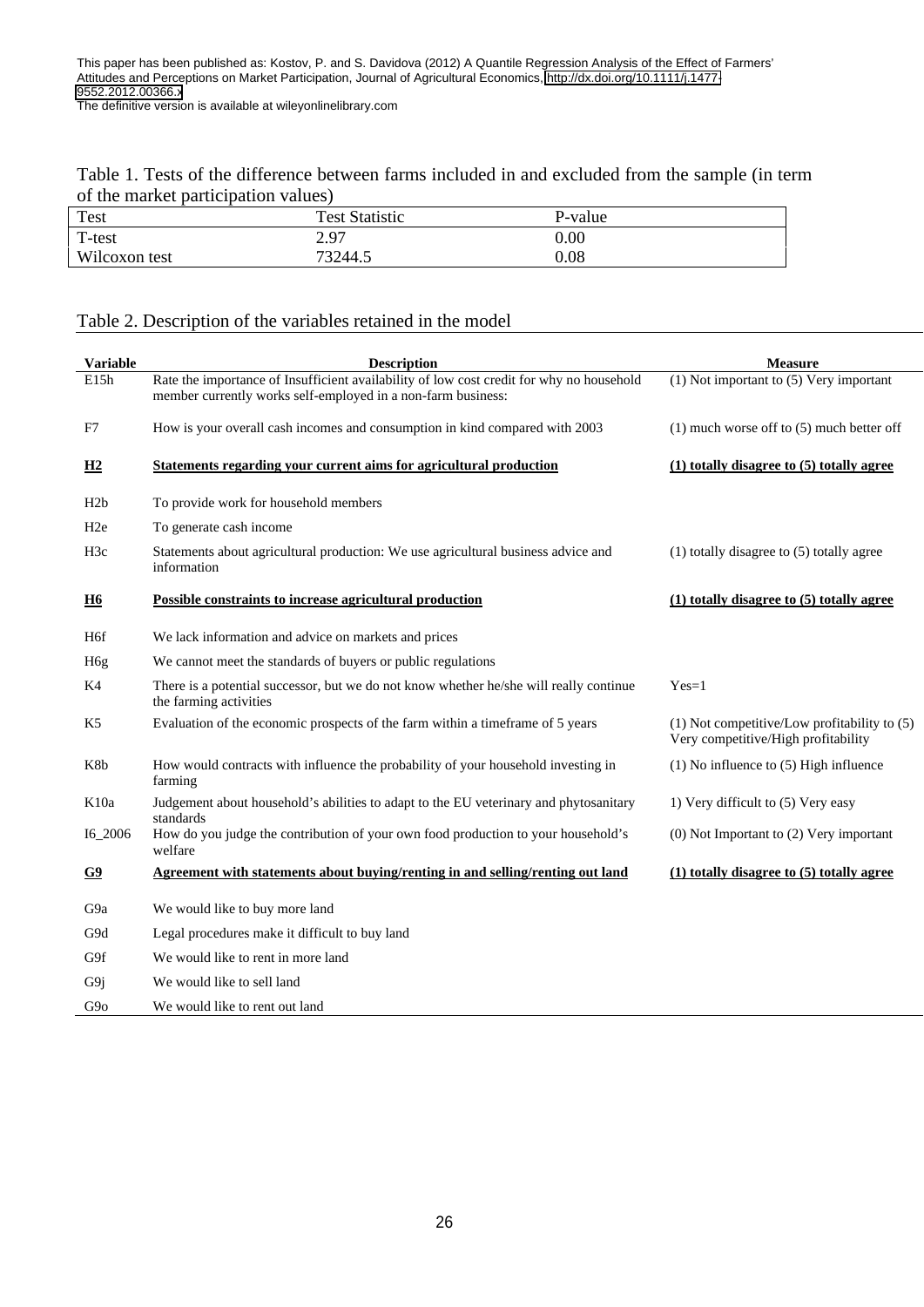This paper has been published as: Kostov, P. and S. Davidova (2012) A Quantile Regression Analysis of the Effect of Farmers' Attitudes and Perceptions on Market Participation, Journal of Agricultural Economics,<http://dx.doi.org/10.1111/j.1477-9552.2012.00366.x> The definitive version is available at wileyonlinelibrary.com

|                  | All countries |           |      | Bulgaria  | Poland<br>Hungary |           |      | Romania   |      | Slovenia  |      |           |
|------------------|---------------|-----------|------|-----------|-------------------|-----------|------|-----------|------|-----------|------|-----------|
|                  |               | standard  |      | standard  |                   | standard  |      | standard  |      | standard  |      | standard  |
|                  | mean          | deviation | mean | deviation | mean              | deviation | mean | deviation | mean | deviation | mean | deviation |
| <b>TS</b>        | 0.77          | 0.24      | 0.73 | 0.27      | 0.84              | 0.23      | 0.83 | $0.18\,$  | 0.69 | 0.16      | 0.78 | 0.23      |
| E15h             | 2.77          | 1.56      | 2.73 | 1.80      | 2.63              | 1.423     | 2.39 | 1.10      | 3.59 | 1.46      | 3.16 | $1.12\,$  |
| F7               | 3.10          | 0.79      | 3.10 | 0.85      | 2.94              | 0.76      | 3.14 | 0.67      | 3.44 | 0.67      | 2.79 | 0.86      |
| H <sub>2</sub> b | 3.30          | 1.50      | 3.33 | 1.62      | 3.19              | 1.59      | 3.23 | 1.13      | 3.19 | 1.64      | 3.68 | 1.16      |
| H <sub>2e</sub>  | 4.05          | 1.18      | 4.04 | 1.36      | 4.52              | 0.97      | 3.61 | 1.00      | 4.31 | 0.82      | 3.74 | 0.87      |
| H <sub>3c</sub>  | 2.16          | 1.48      | 1.45 | 1.11      | 3.46              | 1.57      | 2.11 | 1.25      | 2.00 | 1.05      | 3.95 | 0.97      |
| H <sub>6f</sub>  | 2.59          | 1.40      | 2.71 | 1.67      | 2.23              | 1.46      | 2.35 | 0.83      | 2.88 | 1.01      | 2.89 | 1.05      |
| H <sub>6g</sub>  | 2.34          | 1.31      | 2.10 | 1.52      | 2.08              | 1.20      | 2.61 | 0.84      | 3.38 | 0.79      | 2.05 | 0.97      |
| K4               | 3.19          | 1.53      | 2.87 | 1.53      | 2.85              | 1.41      | 4.56 | 0.71      | 2.97 | 1.33      | 2.32 | 1.63      |
| K <sub>5</sub>   | 2.63          | 1.26      | 2.72 | 1.43      | 2.67              | 1.23      | 2.37 | 1.10      | 2.59 | 1.04      | 2.84 | 0.83      |
| K8b              | 3.32          | 1.63      | 3.18 | 1.80      | 2.79              | 1.59      | 3.77 | 1.43      | 3.97 | 1.20      | 3.11 | 1.20      |
| K10a             | 2.33          | 1.38      | 2.01 | 1.43      | 2.67              | 1.33      | 2.04 | 1.19      | 2.81 | 1.09      | 3.63 | 1.07      |
| I6_2006          | 1.14          | 0.79      | 1.34 | 0.69      | 1.04              | 0.82      | 0.56 | 0.71      | 1.47 | 0.72      | 1.26 | 0.87      |
| G9a              | 2.52          | 1.77      | 2.63 | 1.93      | 2.52              | 1.87      | 2.40 | 1.45      | 2.22 | 1.72      | 2.68 | 1.46      |
| G9d              | 3.63          | 1.80      | 3.41 | 1.86      | 2.63              | 1.65      | 4.84 | 1.68      | 3.66 | 1.10      | 3.95 | 1.08      |
| G9f              | 2.23          | 1.70      | 2.43 | 1.85      | 2.08              | 1.74      | 2.16 | 1.49      | 1.72 | 1.44      | 2.42 | 1.47      |
| G9j              | 1.87          | 1.62      | 2.00 | 1.88      | 1.69              | 1.57      | 1.88 | 1.15      | 1.91 | 1.71      | 1.37 | 0.50      |
| G <sub>90</sub>  | 2.31          | 1.88      | 3.04 | 2.17      | 1.83              | 1.79      | 1.54 | 0.87      | 2.06 | 1.64      | 1.53 | 0.61      |
|                  |               |           |      |           |                   |           |      |           |      |           |      |           |

Table 3. Descriptive statistics of the variables retained in the model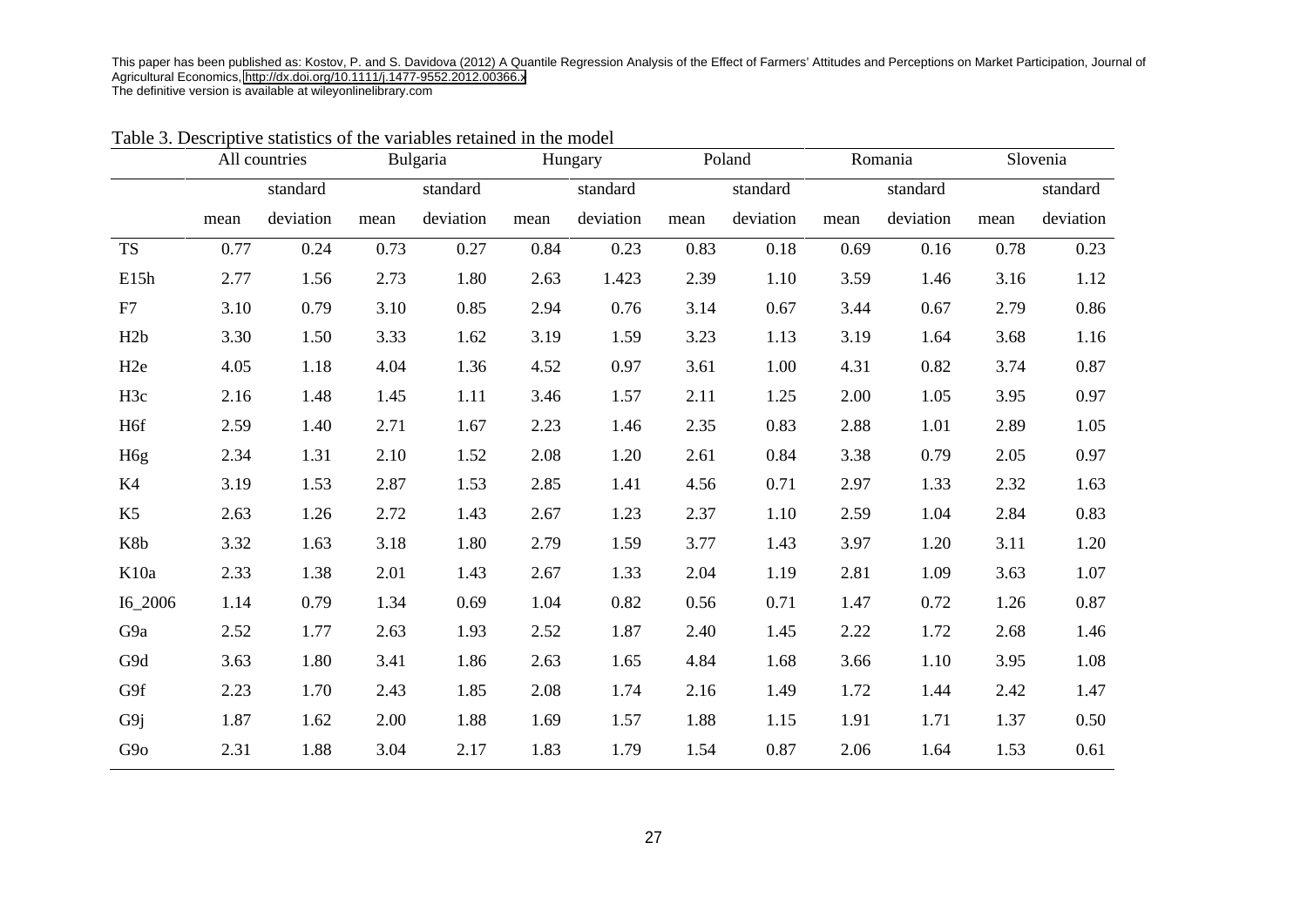This paper has been published as: Kostov, P. and S. Davidova (2012) A Quantile Regression Analysis of the Effect of Farmers' Attitudes and Perceptions on Market Participation, Journal of Agricultural Economics,<http://dx.doi.org/10.1111/j.1477-9552.2012.00366.x> The definitive version is available at wileyonlinelibrary.com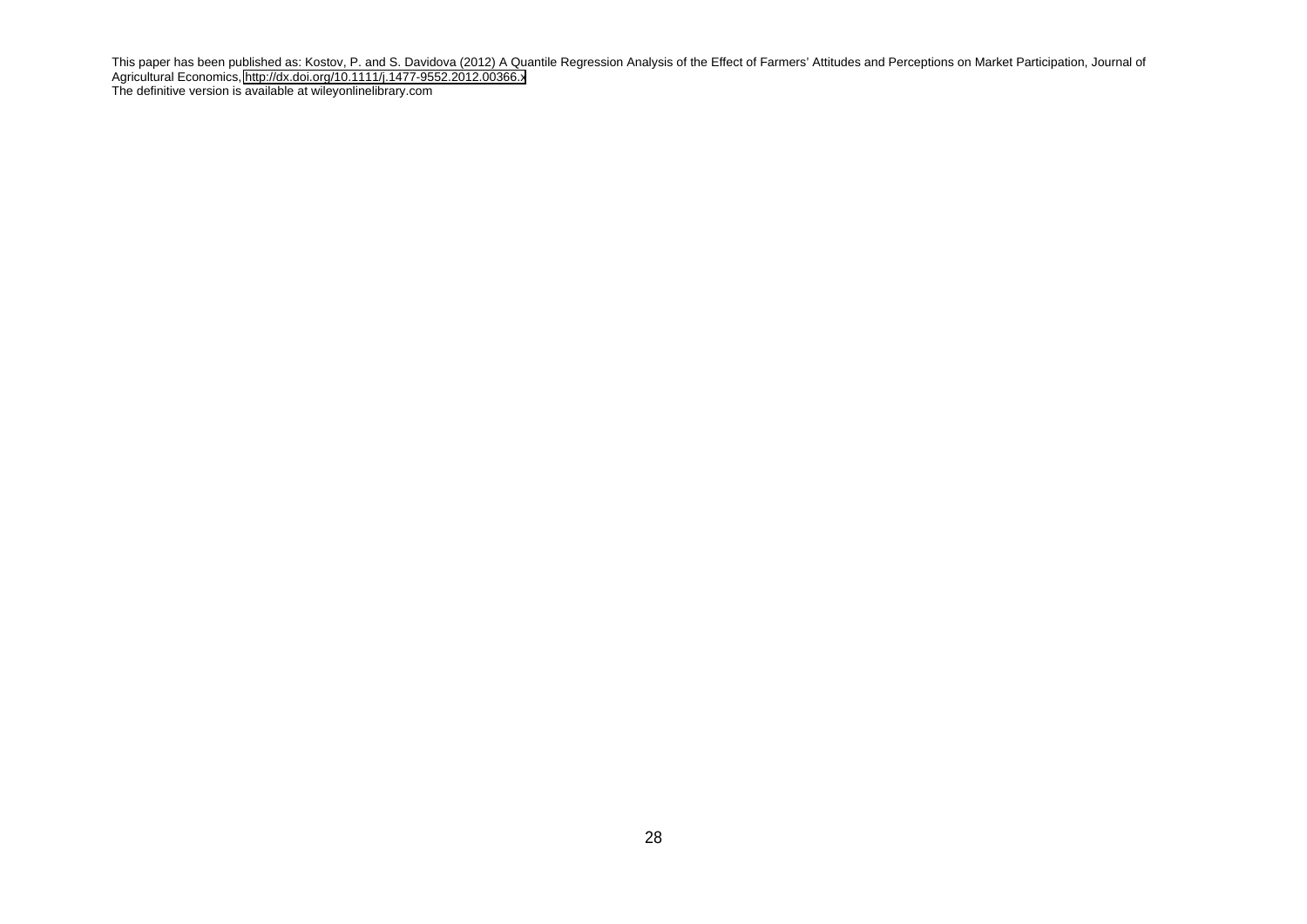The definitive version is available at wileyonlinelibrary.com

|          |         |      | P-value with  |
|----------|---------|------|---------------|
| Quantile | P-value |      | heterogeneity |
| 0.05     |         | 0.95 | 0.65          |
| 0.25     |         | 0.27 | 0.70          |
| 0.50     |         | 0.95 | 1.00          |
| 0.75     |         | 0.80 | 0.18          |
| 0.95     |         | 0.90 | 0.25          |

Table 4. P values for the He and Zhu (2003) goodness of fit tests without and with heterogeneity

Table 5 Subsampling goodness of fit tests

| <b>Tests</b> | <b>Test Statistic</b> | Critical value |      | Conclusion |
|--------------|-----------------------|----------------|------|------------|
| Quantile     | 0.05                  |                |      |            |
| Shift        | 0.63                  |                | 3.84 | Accept     |
| No effect    | 16.56                 |                | 3.21 | Reject     |
|              |                       |                |      |            |
| Quantile     | 0.25                  |                |      |            |
| Shift        | 0.62                  |                | 3.36 | Accept     |
| No effect    | 16.49                 |                | 3.29 | Reject     |
|              |                       |                |      |            |
| Quantile     | 0.5                   |                |      |            |
| Shift        | 0.62                  |                | 3.51 | Accept     |
| No effect    | 16.58                 |                | 3.29 | Reject     |
|              |                       |                |      |            |
| Quantile     | 0.75                  |                |      |            |
| Shift        | 0.63                  |                | 3.25 | Accept     |
| No effect    | 17.25                 |                | 3.26 | Reject     |
|              |                       |                |      |            |
| Quantile     | 0.95                  |                |      |            |
| Shift        | 0.63                  |                | 3.77 | Accept     |
| No effect    | 16.49                 |                | 3.43 | Reject     |
|              |                       |                |      |            |

Table 6. Wald tests for (joint) equality of slopes.

| Quantile Stat |      | P-value |
|---------------|------|---------|
| 0.05          | 4.10 | 0.00    |
|               |      |         |
| 0.25          | 8.02 | 0.00    |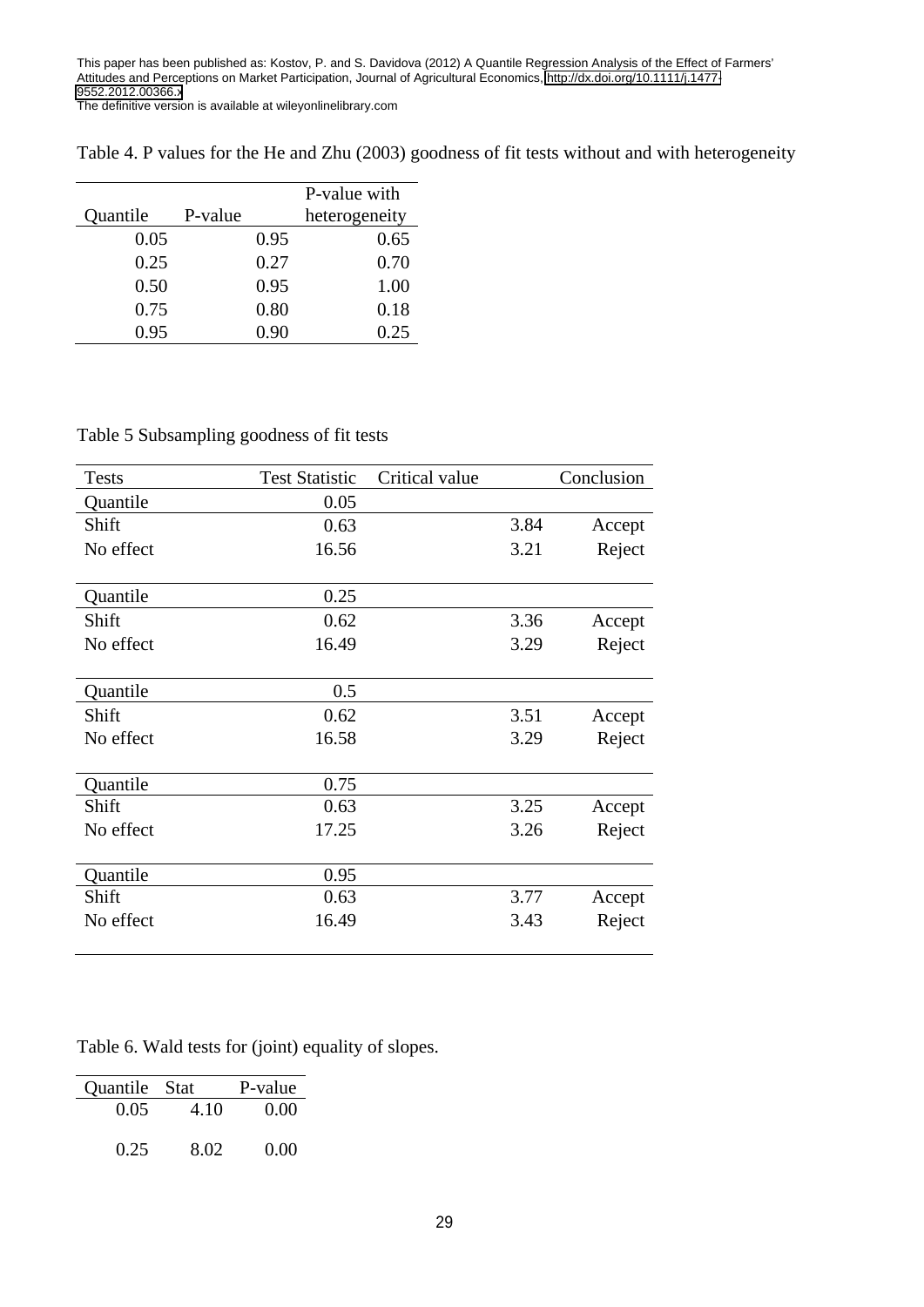The definitive version is available at wileyonlinelibrary.com

| 0.50 | 3.37 | 0.00 |
|------|------|------|
| 0.75 | 1.58 | 0.02 |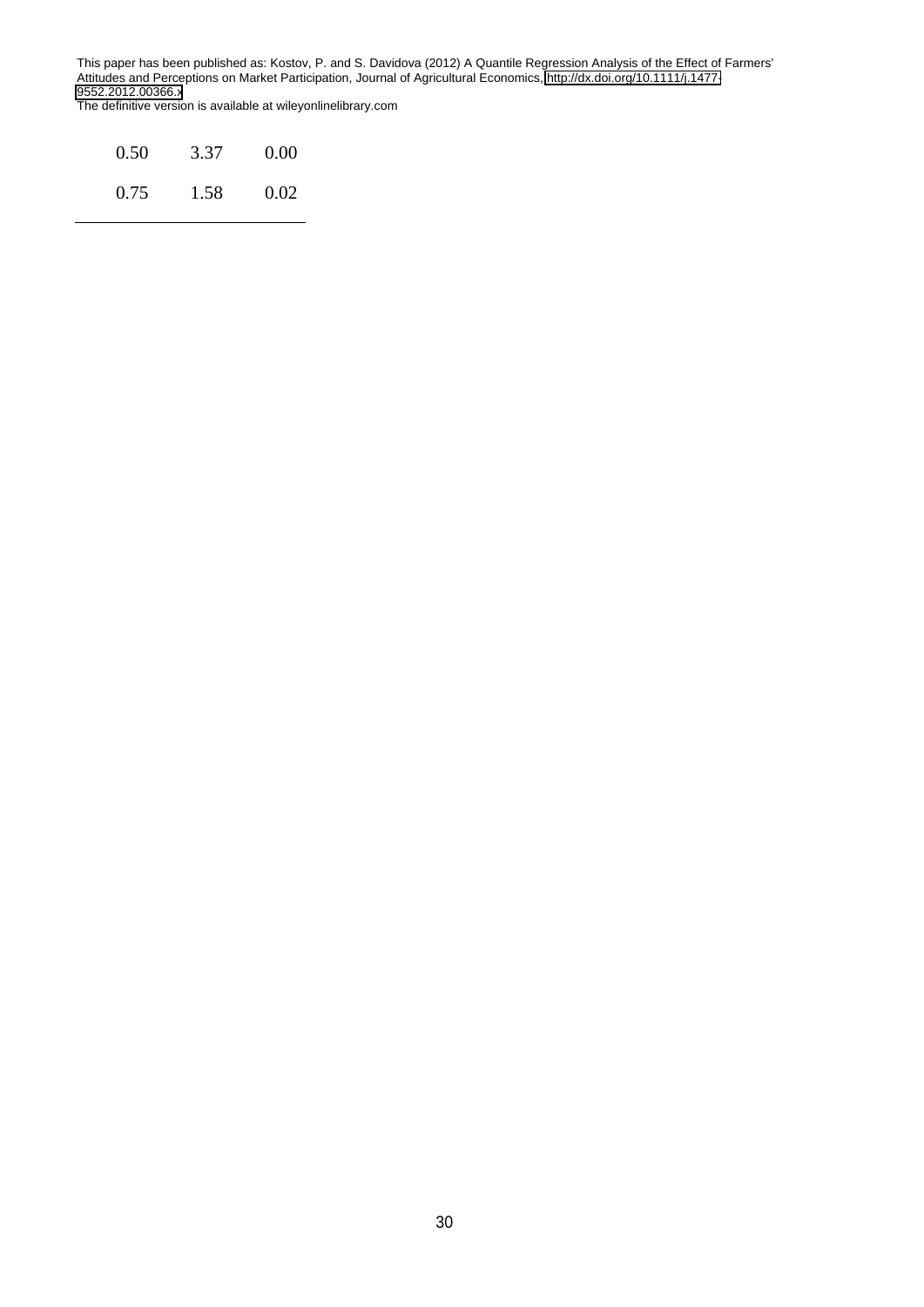This paper has been published as: Kostov, P. and S. Davidova (2012) A Quantile Regression Analysis of the Effect of Farmers' Attitudes and Perceptions on Market Participation, Journal of Agricultural Economics, <http://dx.doi.org/10.1111/j.1477-9552.2012.00366.x> The definitive version is available at wileyonlinelibrary.com

#### Table 7. Coefficient estimates

|                 | $q=0.05$ |          | $q=0.25$ |          |         | $q=0.5$  |         | $q=0.75$ |         | $q=0.95$ |  |
|-----------------|----------|----------|----------|----------|---------|----------|---------|----------|---------|----------|--|
|                 | Coef     | P-Value  | Coef     | P-Value  | Coef    | P-Value  | Coef    | P-Value  | Coef    | P-Value  |  |
|                 |          |          |          |          |         |          |         |          |         |          |  |
| E15h            | $-0.08$  | 0.04     |          |          |         |          | $-0.40$ | $0.07\,$ | $-0.55$ | 0.08     |  |
| ${\rm F}7$      | 0.49     | 0.02     |          |          |         |          |         |          |         |          |  |
| H2b             | $-0.39$  | 0.00     | $-0.32$  | 0.00     | $-0.42$ | 0.06     | $-0.53$ | 0.06     | $-0.95$ | 0.09     |  |
| H <sub>2e</sub> | 0.33     | 0.05     | 0.27     | $0.02\,$ |         |          | 0.60    | 0.05     | 1.53    | $0.00\,$ |  |
| H3c             | 0.28     | 0.01     | 0.30     | $0.08\,$ |         |          |         |          |         |          |  |
| H <sub>6f</sub> | 0.29     | 0.01     |          |          |         |          |         |          |         |          |  |
| H6g             |          |          |          |          | $-0.20$ | 0.04     | $-0.14$ | 0.00     | $-0.13$ | $0.00\,$ |  |
| K4              |          |          | $0.07\,$ | $0.04\,$ |         |          |         |          |         |          |  |
| K <sub>5</sub>  | 0.43     | $0.00\,$ |          |          |         |          |         |          |         |          |  |
| K8b             |          |          | $-0.12$  | 0.00     |         |          |         |          |         |          |  |
| K10a            |          |          |          |          |         |          | $-0.35$ | 0.09     | $-0.50$ | 0.04     |  |
| I6_2006         | $-0.40$  | 0.04     |          |          |         |          |         |          |         |          |  |
| G9a             | 0.15     | 0.04     |          |          |         |          |         |          |         |          |  |
| G9d             |          |          |          |          |         |          | $-0.20$ | 0.03     | $-0.13$ | 0.09     |  |
| G9f             | $-0.37$  | $0.00\,$ | $-0.13$  | 0.04     |         |          |         |          |         |          |  |
| G9j             | 0.33     | 0.00     | $0.20\,$ | 0.03     | 0.22    | $0.08\,$ | 0.32    | 0.07     | 0.72    | 0.04     |  |
| G9o             |          |          |          |          | $-0.26$ | 0.04     | $-0.34$ | 0.08     | $-0.59$ | 0.09     |  |
| Bulgaria        | 0.00     | 1.00     | 0.00     | 1.00     | $-0.25$ | 0.17     | $-2.17$ | $0.02\,$ | $-1.79$ | 0.05     |  |
| Hungary         | $0.00\,$ | 1.00     | 0.08     | 0.52     | 1.78    | 0.00     | 12.20   | 0.00     | 6.58    | 0.04     |  |
| Poland          | 0.79     | 0.04     | 0.38     | 0.04     | 0.00    | 1.00     | 0.00    | 1.00     | 0.00    | 1.00     |  |
| Romania         | $-0.12$  | 0.53     | $-0.16$  | 0.15     | $-0.64$ | 0.04     | $-2.99$ | 0.01     | $-7.77$ | 0.06     |  |
| Slovenia        | 0.52     | 0.35     | $-0.38$  | 0.28     | 0.05    | 0.59     | 0.72    | 0.81     | 5.45    | 0.03     |  |